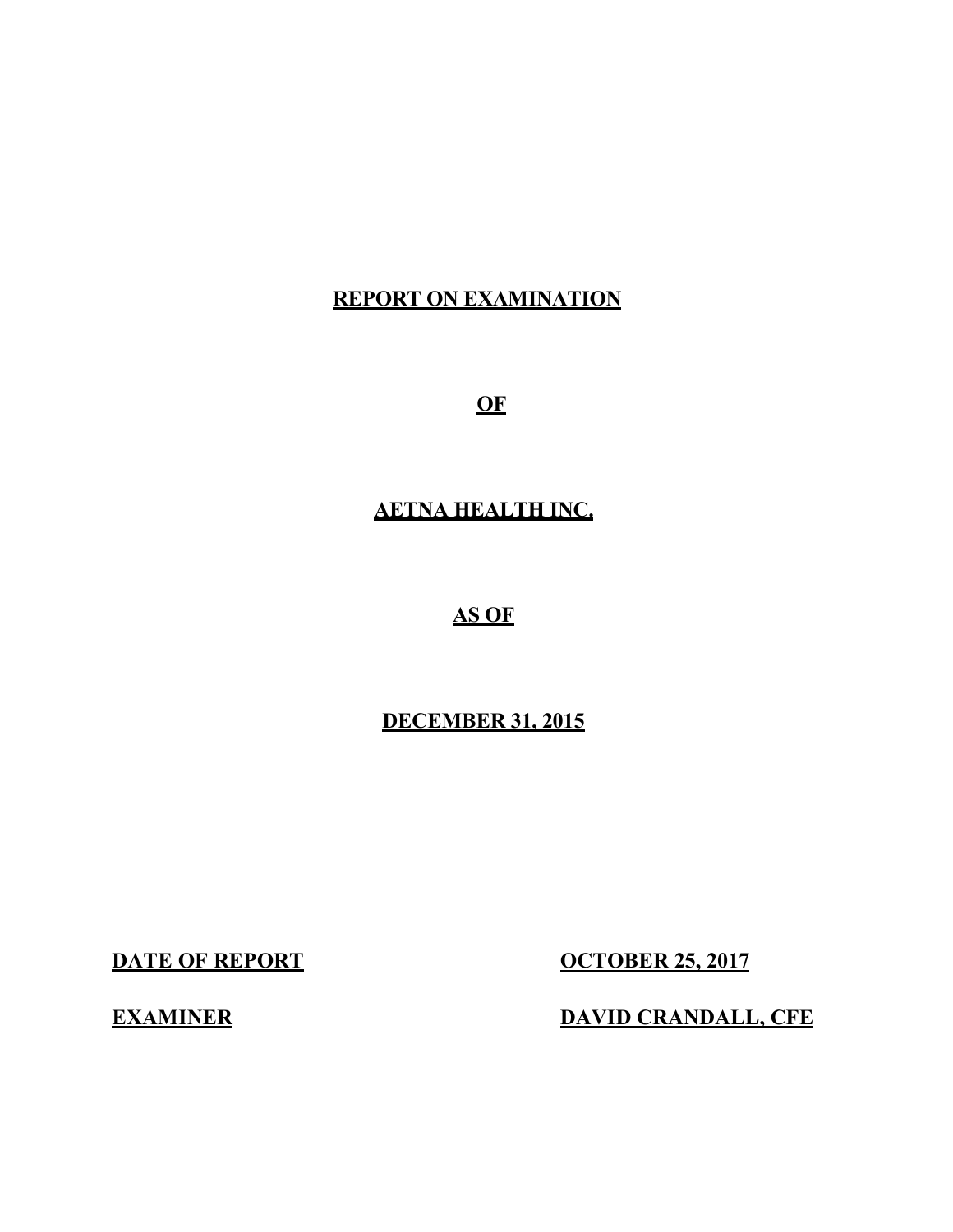# **TABLE OF CONTENTS**

**ITEM NO.** 

| 1. | Scope of the examination                                                                                                                                                                                                 | 3                                    |
|----|--------------------------------------------------------------------------------------------------------------------------------------------------------------------------------------------------------------------------|--------------------------------------|
| 2. | Description of the HMO                                                                                                                                                                                                   | 6                                    |
|    | Corporate governance<br>A.<br>Territory and plan of operation<br>Β.<br>Reinsurance<br>C.<br>Holding company system<br>D.<br>Significant operating ratios<br>Е.<br>Accounts and records<br>F.<br>Medical loss ratio<br>G. | 8<br>9<br>12<br>12<br>17<br>18<br>18 |
| 3. | <b>Financial statements</b>                                                                                                                                                                                              | 20                                   |
|    | <b>Balance Sheet</b><br>$\mathsf{A}$ .<br>Statement of Revenue and, expenses and capital and surplus<br><b>B.</b>                                                                                                        | 21<br>23                             |
| 4. | Subsequent events                                                                                                                                                                                                        | 25                                   |
| 5. | Compliance with prior report on examination                                                                                                                                                                              | 26                                   |
| 6. | Summary of comments and recommendations                                                                                                                                                                                  | 28                                   |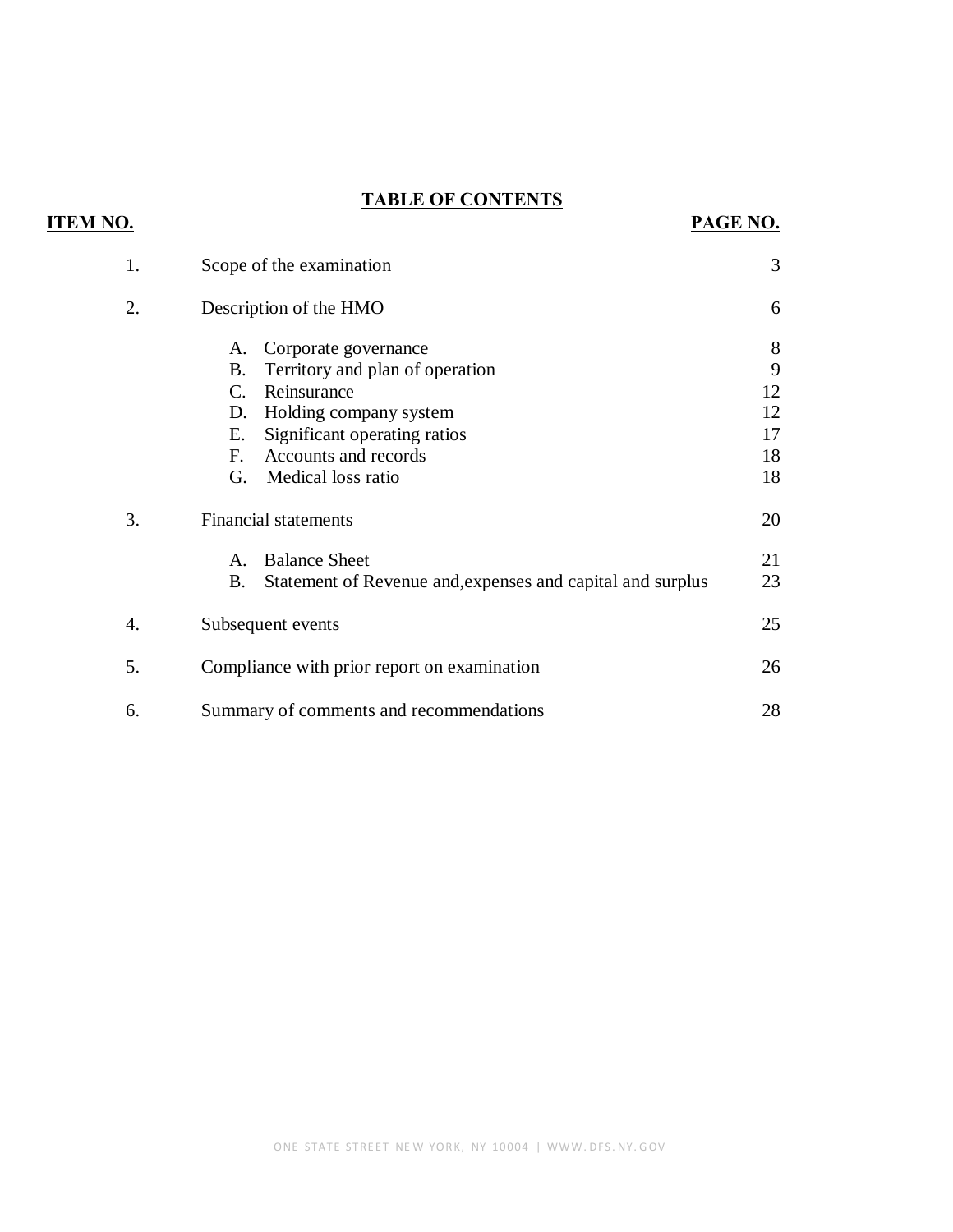

 Andrew M. Cuomo Governor Governor Maria T. Vullo

Superintendent

October 25, 2017

 Honorable Maria T. Vullo Superintendent of Financial Services Albany, New York 12257

Madam:

 Pursuant to the requirements of the New York Insurance Law and New York State Public Health Law and acting in accordance with the instructions contained in Appointment Number 31421, dated February 4, 2016, attached hereto, I have made an examination into the condition and affairs of Aetna Health Inc., a New York for-profit health maintenance organization certified by the New York State Department of Health pursuant to the provisions of Article 44 of the New York Public Health Law, as of December 31, 2015, and respectfully submit the following report thereon.

 The examination was conducted at the home office of Aetna Health Inc., located at 151 Farmington Avenue, Hartford, Connecticut.

Wherever the designations  $\delta$ AHI $\ddot{o}$  or the  $\delta$ HMO $\ddot{o}$  appear herein, without qualification, they should be understood to indicate Aetna Health Inc.

Wherever the designations  $\tilde{o}$ Aetna $\tilde{o}$  or the  $\tilde{o}$ Parent $\tilde{o}$  appear herein, without qualification, they should be understood to indicate Aetna Inc., the ultimate parent of AHI.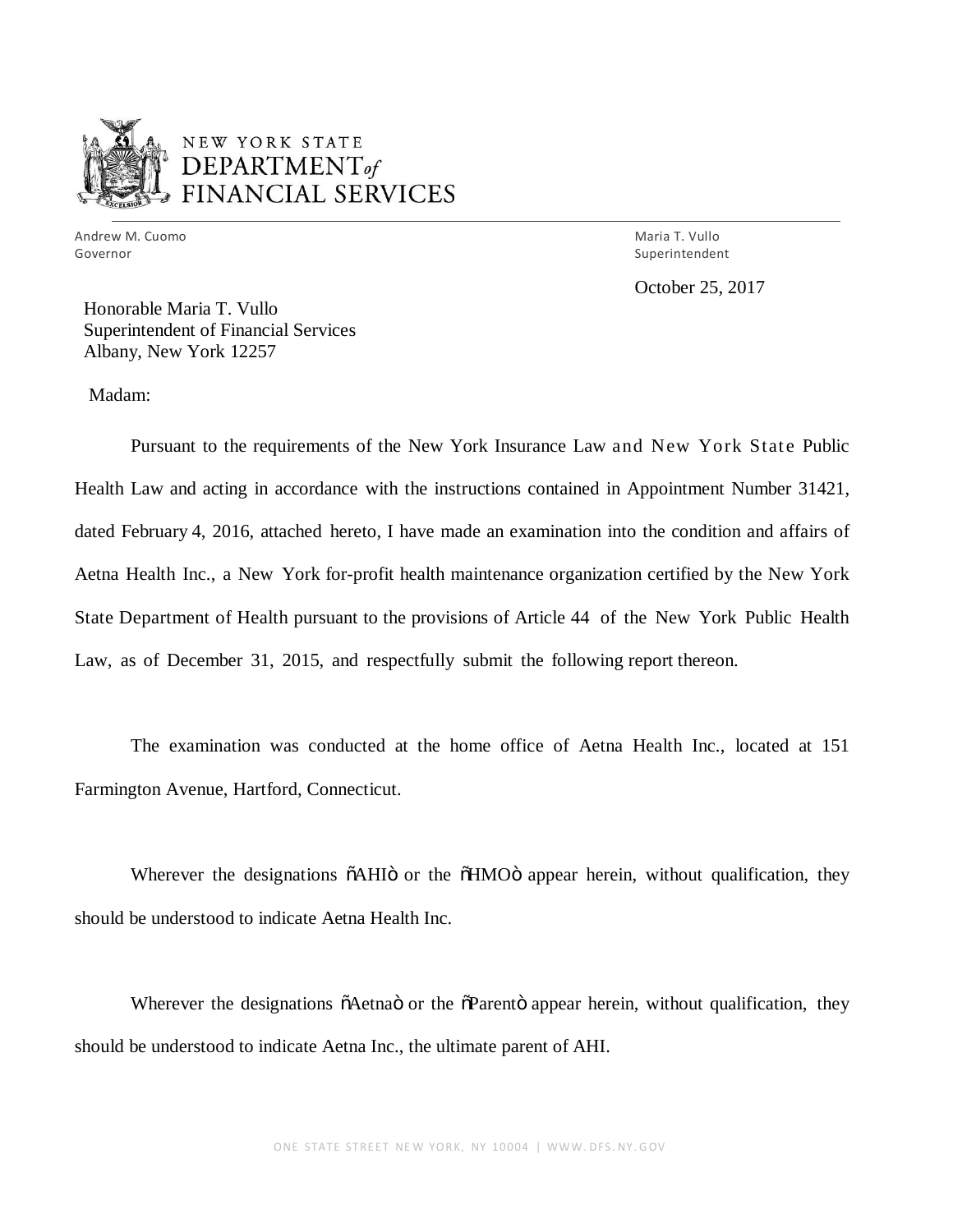Wherever the designations  $\tilde{o}$ AHIC $\tilde{o}$  or the  $\tilde{o}$ Company $\tilde{o}$  appear herein, without qualification, they should be understood to indicate Aetna Health Insurance Company of New York, an affiliated accident and health insurer licensed pursuant to Article 42 of the New York Insurance Law.

Wherever the designation the õDepartmentö appears herein, without qualification, it should be understood to indicate the New York State Department of Financial Services.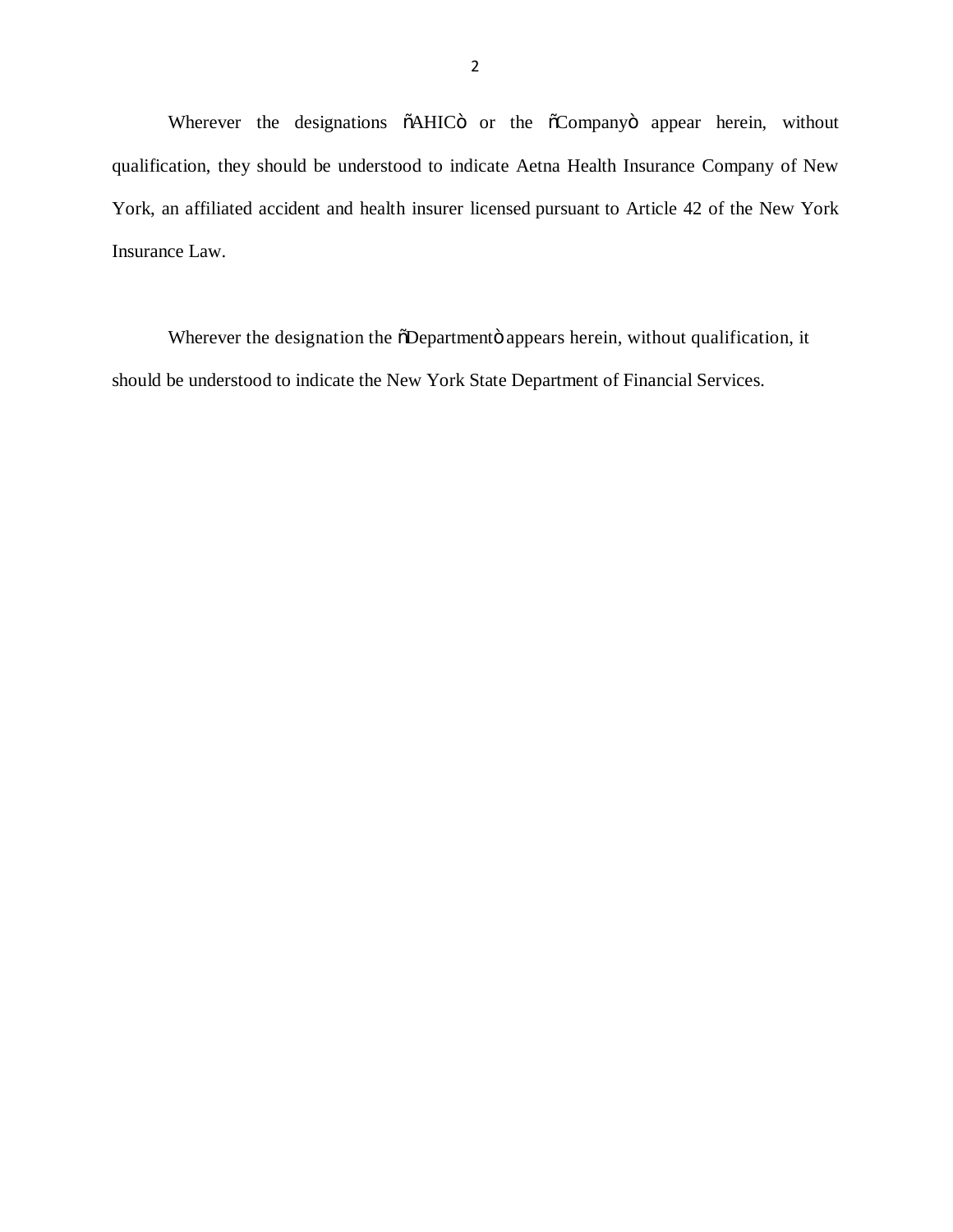#### **1. SCOPE OF THE EXAMINATION**

 The previous examination was conducted as of December 31, 2010. This examination was Commissioners ( $\delta$ NAIC $\ddot{o}$ ) *Financial Condition Examiners Handbook, 2016 Edition,* (the  $\delta$ Handbookö) and it covered the five-year period from January 1, 2011 through December 31, 2015. The examination was conducted observing the guidelines and procedures in the Handbook, and where deemed appropriate by the examiners, transactions occurring subsequent to December 31, 2015, were also reviewed. a financial examination as defined in the National Association of Insurance

 The examination was conducted on a risk-focused basis in accordance with the provisions of the Handbook, which provides guidance for the establishment of an examination plan based on the examiner the assessment of risk in the HMO to operations and utilizes that evaluation in formulating the nature and extent of the examination. The examiner planned and performed the examination to evaluate the HMO $\alpha$ s current financial condition, as well as to identify prospective risks that may threaten the future solvency of Aetna Health Inc.

<span id="page-4-0"></span> The examiner identified key processes, assessed the risks within those processes and assessed the internal control systems and procedures used to mitigate those risks. The examination also included an assessment of the principles used and significant estimates made by management, an evaluation of the overall financial statement presentation, and determined management & compliance with the Department & statutes and guidelines, Statutory Accounting Principles, as adopted by the Department, and NAIC annual statement instructions.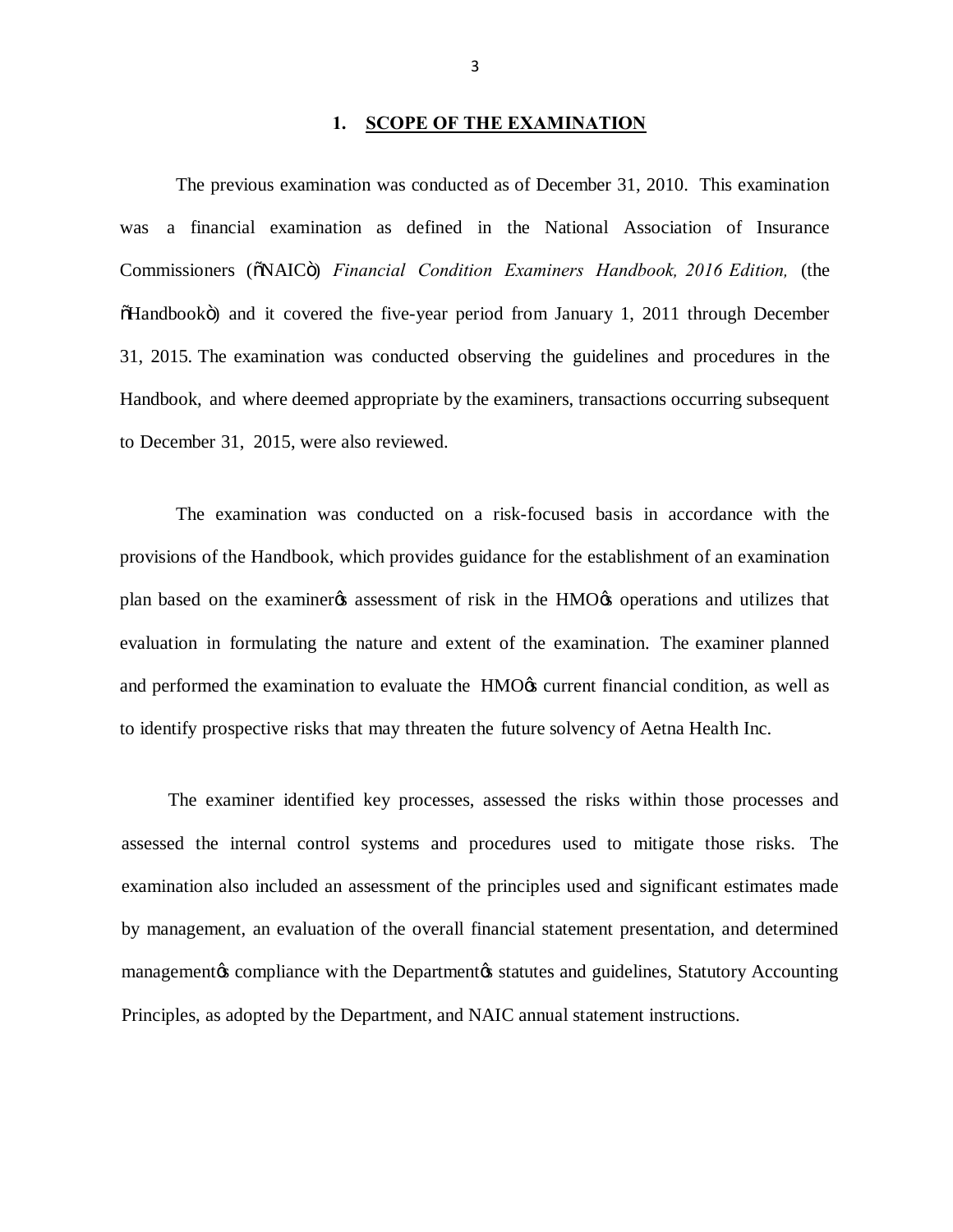Information concerning the HMO% organizational structure, business approach and control environment were utilized to develop the examination approach. The examination evaluated the HMO ts risks and management activities in accordance with the NAIC  $\alpha$ nine branded risk categories. These categories are as follows:

- Pricing/Underwriting
- Reserving
- Operational
- Strategic
- Credit
- **Market**
- **Liquidity**
- Legal
- Reputational

The examination also evaluated the HMO $\alpha$  critical risk categories in accordance with the

NAIC $\alpha$  ten critical risk categories. These categories are as follows:

- Valuation/Impairment of Complex or Subjectively Valued Invested Assets
- **•** Liquidity Considerations
- **Appropriateness of Investment Portfolio and Strategy**
- **Appropriateness/Adequacy of Reinsurance Program**
- Reinsurance Reporting and Collectability
- Underwriting and Pricing Strategy/Quality
- **•** Reserve Data
- Reserve Adequacy
- Related Party/Holding Company Considerations
- **•** Capital Management

 The HMO was audited annually for the years 2011 through 2015 by the accounting firm of KPMG, LLP ( $\tilde{o}$ KPMG $\tilde{o}$ ). The HMO received an unmodified opinion in each of those years. Certain audit work papers of KPMG were reviewed and relied upon in conjunction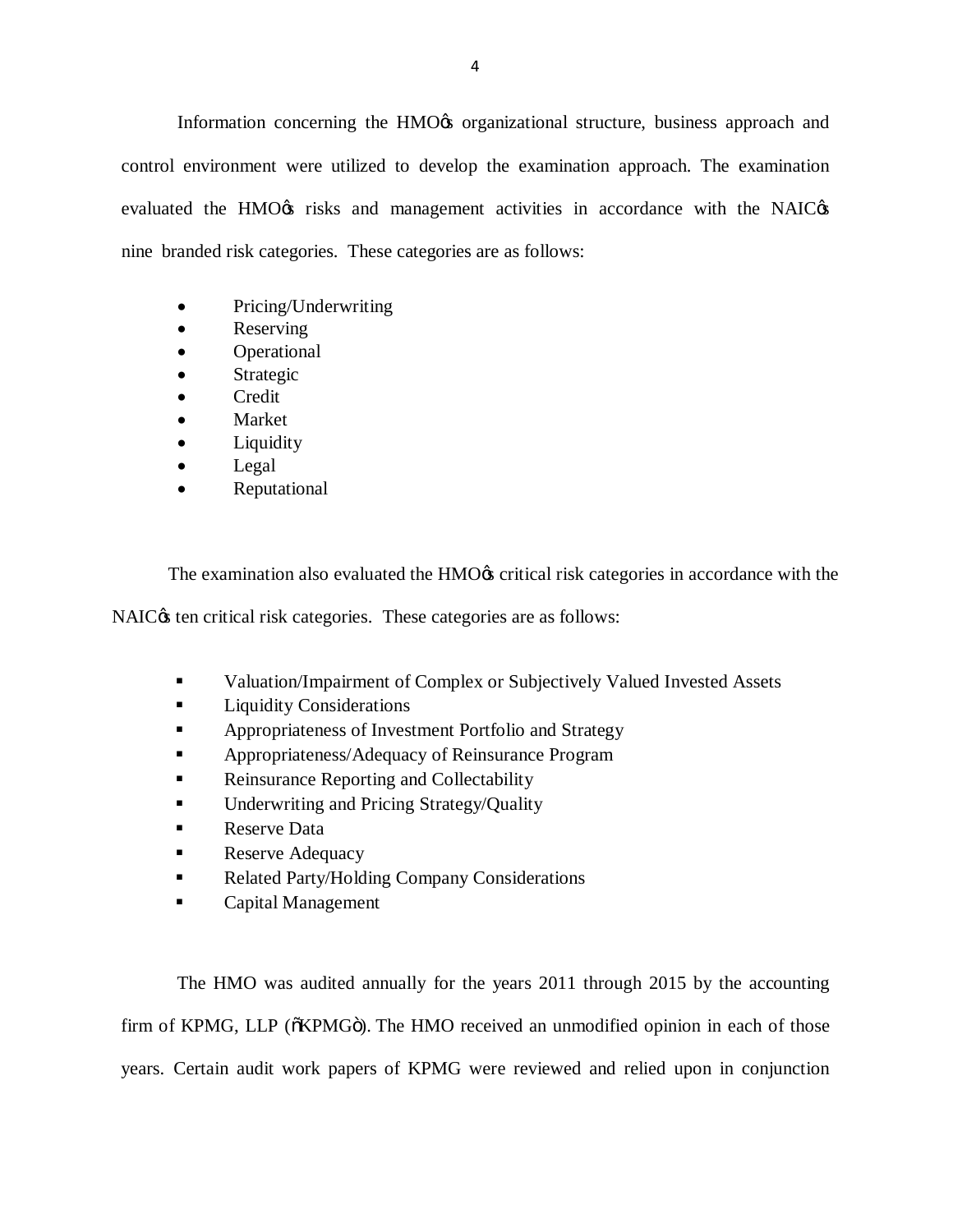with this examination. The HMO has an internal audit department which has been given the task of assessing AHI $\alpha$  internal control structure. A review was made of the HMO $\alpha$ Enterprise Risk Management program.

 This report on examination is confined to financial statements and comments on those matters which involve departures from laws, regulations or rules, or which require explanation or description.

 A review was also made to ascertain what action was taken by the HMO with regard to comments contained in the prior report on examination related to the financial examination. The results of the examiner *i*s review are contained in Section 5 of this report.

 A concurrent examination regarding the financial condition of Aetna Health Insurance Company of New York was performed as of December 31, 2015. A separate financial report on examination was issued thereon.

 Additionally, a separate market conduct examination was conducted as of December 31, 2015 to review the manner in which Aetna Health Inc., Aetna Health Insurance Company of New York and Aetna Life Insurance Company conducted their business practices and fulfilled their contractual obligations to policyholders and claimants. A separate market conduct report for these entities was issued thereon.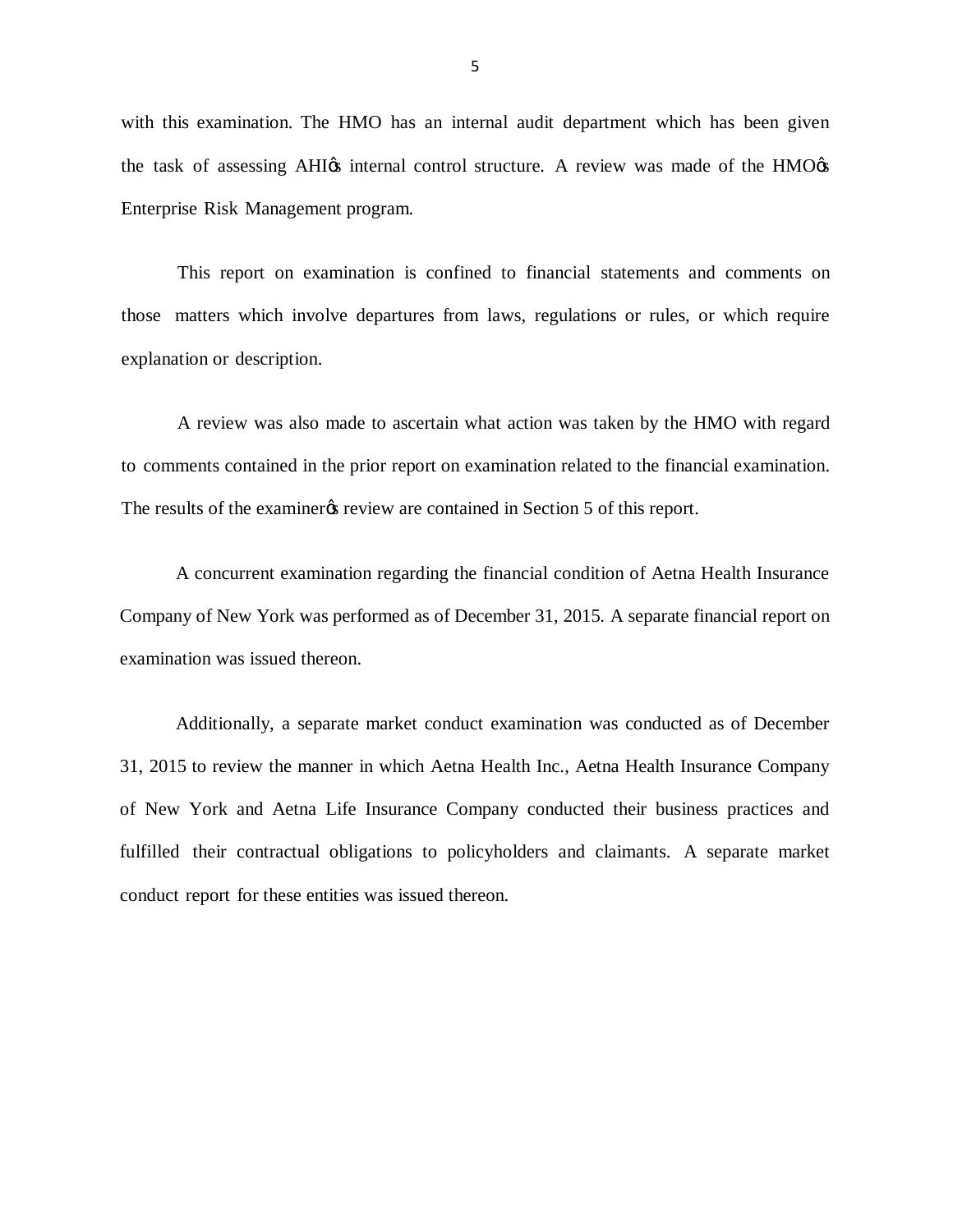#### **2. DESCRIPTION OF THE HMO**

 Aetna Health Inc. was incorporated in New York on June 24, 1985, under the name U.S. Healthcare, Inc. It was certified as a health maintenance organization by the New York State Department of Health ( $\ddot{\text{o}}$ DOH $\ddot{\text{o}}$ ) on February 3, 1986, and began operations on May 1, 1986. AHI is licensed as a for-profit, independent practice association (oIPAo) model health maintenance organization pursuant to the provisions of Article 44 of the New York Public Health Law. When certified, the HMO was a subsidiary of U.S. Healthcare, Inc. ( $\delta$ U.S. Healthcareö), a Pennsylvania Corporation.

 On July 19, 1996, U.S. Healthcare merged with Aetna Life and Casualty Company pursuant to an Agreement and Plan of Merger dated March 30, 1996. Aetna Inc., a Connecticut corporation, was incorporated on March 25, 1996, for the purpose of effectuating the merger and became sole owner of the merged companies, effective July 19, 1996. After the merger, U.S. Healthcare became a subsidiary of Aetna Inc., and its name was changed to Aetna U.S. Healthcare, Inc. Aetna U.S. Healthcare, Inc., the parent company of numerous HMOs operating in many states, was one of Aetna Inc.  $\alpha$  core health care businesses. The others were insurance and financial services, both domestic and international.

<span id="page-7-0"></span> On December 13, 2000, Aetna U.S. Healthcare, Inc. became the ultimate parent company and was renamed Aetna Inc.

 The HMO filed a request with the Department to operate under the assumed name (d/b/a) of Aetna U.S. Healthcare, Inc., effective January 1, 1997. The HMO also notified this Department and the New York State Department of Health of its intention to operate and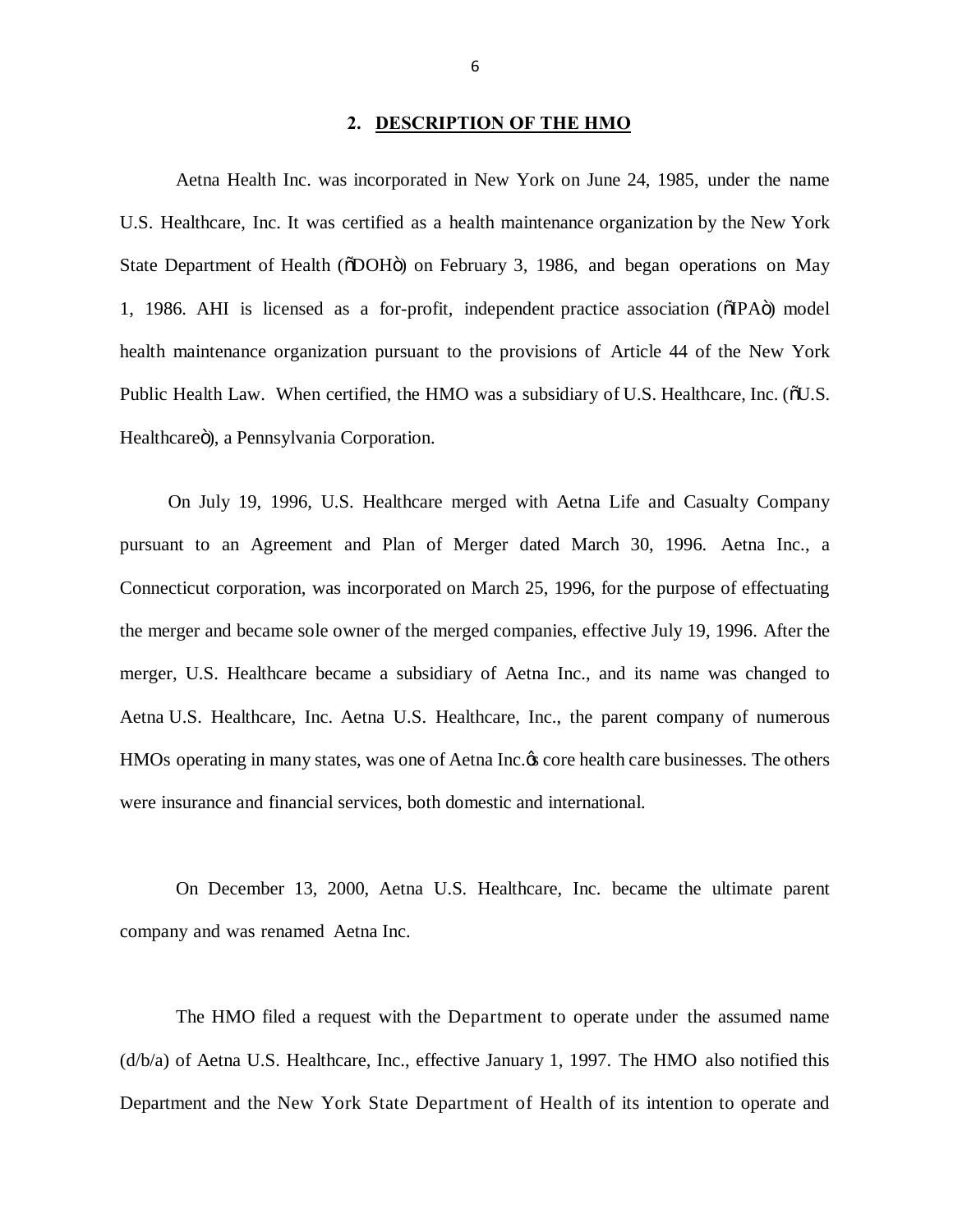market its products under such name. The HMO continued to operate under the Aetna U.S. Healthcare, Inc. name with regard to statutory filings, until a name change to Aetna Health Inc. in 2001. On December 28, 2001, NYLCare Health Plans of New York, Inc. ( $\delta NYLCare$ ), an HMO, merged with and into the HMO.

On December 31, 2001, Prudential Health Care Plan of New York, Inc. (õPruCareö) merged with and into the HMO. Concurrent with that merger, the HMO $\alpha$  name was changed to Aetna Health Inc.

 Effective September 30, 2003, Aetna Inc. contributed all of the capital stock of Aetna Health Inc. to Aetna Health Holdings, LLC (õAHHö). AHH $\alpha$  ultimate parent is Aetna Inc.

As of December 31, 2015, the HMO $\alpha$  capital was \$6, consisting of 552 shares issued and outstanding of \$.01 par value per share common stock and paid-in-surplus of \$74,956,549. As of the examination date, Aetna Health Holdings, LLC is the sole owner of all issued common stock. The HMO has an additional 9,448 shares of \$.01 par value per share common stock authorized but not issued.

The HMO withdrew from New Yorkøs small and large group commercial markets pursuant to a withdrawal plan reviewed by the Department and DOH and placed on file as of February 20, 2015. Large groups were non-renewed as of their renewal date on or after August 31, 2015, and small groups were non-renewed as of December 31, 2015.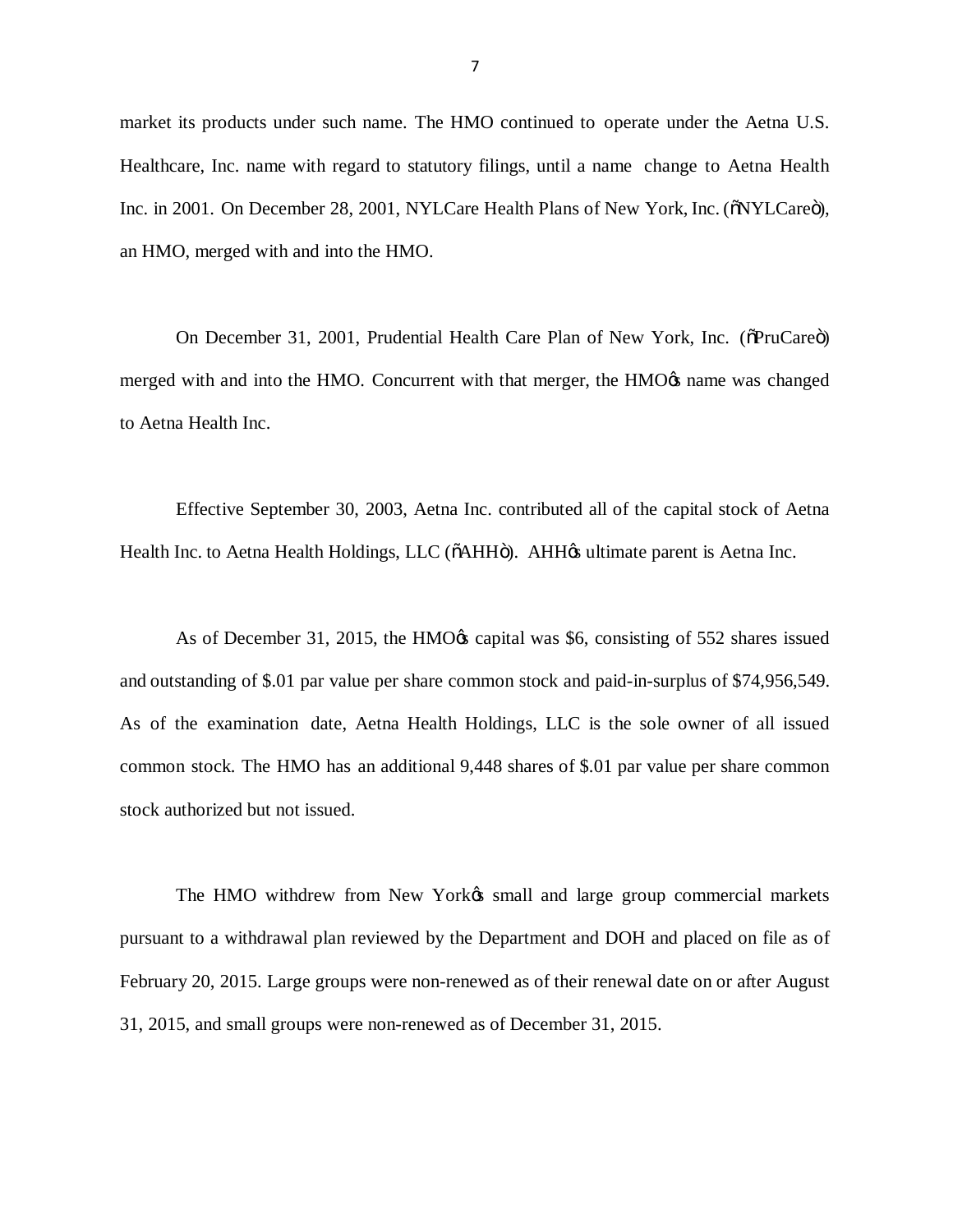#### A. Corporate Governance

As of the examination date, the HMO $\alpha$  board of directors was comprised of three members. The composition of the board of directors was in compliance with the HMO $\alpha$  by-laws and Part 98-1.11(f) of the Administrative Rules and Regulations of the New York Health Department (10 NYCRR 98-1.11(f)). As of December 31, 2015, the HMO $\alpha$  board of directors consisted of the following members:

| Name and Residence                          | <b>Principal Business Affiliation</b>                                      |  |  |
|---------------------------------------------|----------------------------------------------------------------------------|--|--|
| Lydia Cavieux*<br>Cortlandt Manor, New York | Supervisor, Health Information Management,<br><b>Horton Medical Center</b> |  |  |
|                                             |                                                                            |  |  |
| David Francis Kobus                         | Regional Head of Network,                                                  |  |  |
| New York, New York                          | Aetna Health Inc.                                                          |  |  |
| Steven G. Logan                             | President and Chief Executive Officer,                                     |  |  |
| New York, New York                          | Aetna Health Inc.                                                          |  |  |

 \* Enrollee/member representative per Part 98-1.11(f) of the Administrative Rules and Regulations of the New York State Health Department (10 NYCRR 98-1.11(f)).

 The minutes of all meetings of the board of directors and committees thereof held during the examination period were reviewed. The review revealed that the meetings were well attended and that management reviewed reports that were essential to the operations of the HMO.

<span id="page-9-0"></span> The review also noted that the HMO was in compliance with the board certification requirements of Insurance Circular Letter No. 9 (1999).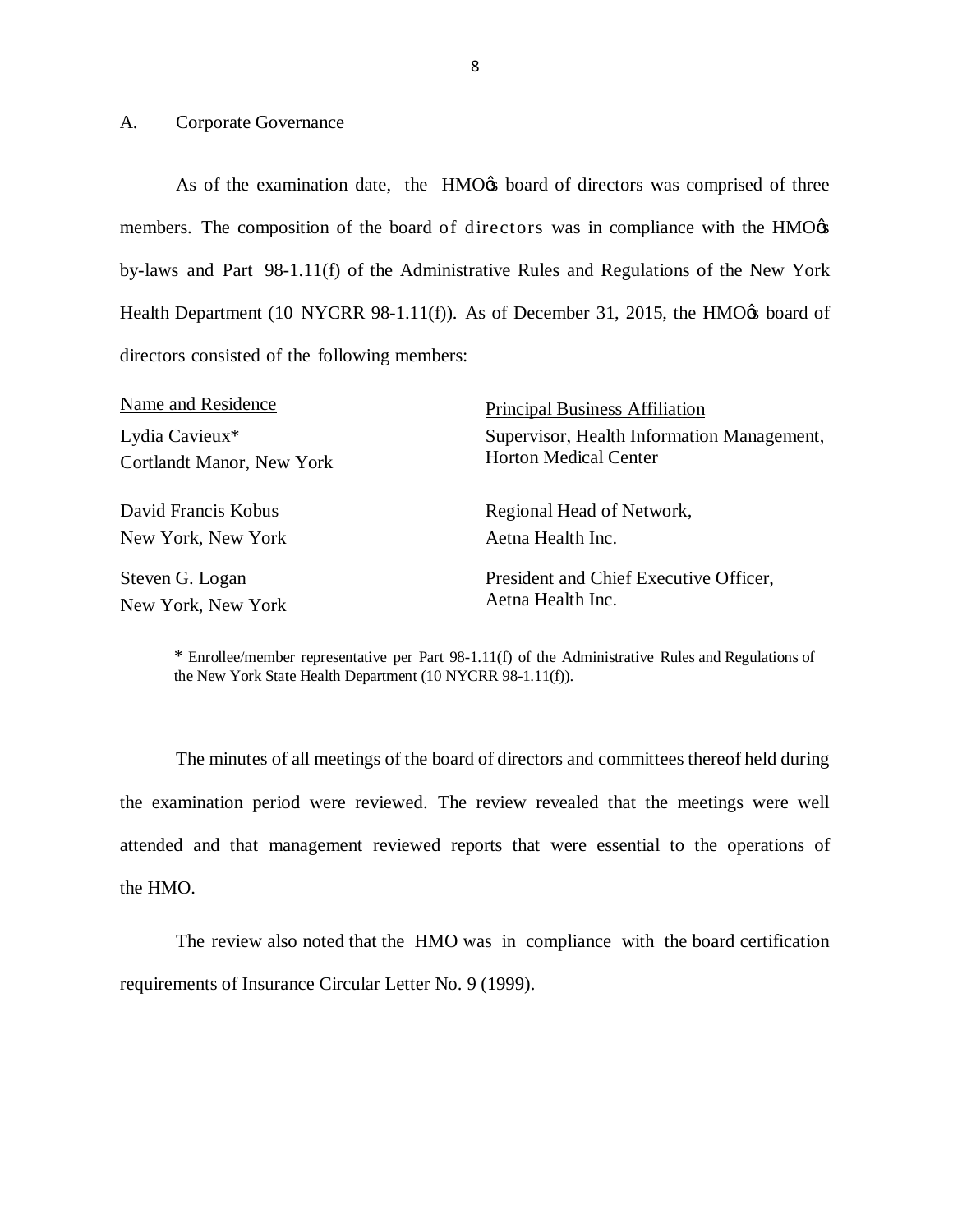The principal officers of the HMO as of December 31, 2015 were as follows:

| <b>Name</b>           | Title                                      |
|-----------------------|--------------------------------------------|
| Steven G. Logan       | President and Chief Executive Officer      |
| Edward Chung-I Lee    | Vice President and Secretary               |
| Dawn M. Schoen *      | Principal Financial Officer and Controller |
| Elaine R. Cofrancesco | Vice President and Treasurer               |
| Terry J. Golash       | <b>Medical Director</b>                    |
| Gregory S. Martino    | Vice President                             |
| Kevin J. Casey        | Senior Investment Officer                  |
| Steven M. Conte **    | <b>Assistant Controller</b>                |

 \* Dawn M. Schoen was elected as Principal Financial Officer and Controller October 1, 2014. \*\* Steven M. Conte was elected as Assistant Controller as of October 1, 2014.

#### B. Territory and Plan of Operation

 As of December 31, 2015, AHI was authorized to operate as a health maintenance organization pursuant to Article 44 of the New York Public Health Law in the following thirty-two counties of New York State.

| Albany $*$ | $Kings*$            | Orleans*     | Seneca*       |
|------------|---------------------|--------------|---------------|
| Bronx*     | Livingston*         | $Oswego*$    | Suffolk*      |
| Broome*    | Monroe <sup>*</sup> | Putnam       | Sullivan*     |
| $Cayuga*$  | Nassau *            | Queens $*$   | Tioga *       |
| Columbia*  | New York*           | Rensselaer*  | <b>Ulster</b> |
| Dutchess   | Onondaga *          | Richmond*    | Wayne*        |
| Genesee*   | Ontario*            | Rockland*    | Westchester*  |
| Greene*    | Orange $*$          | Schenectady* | Yates*        |

<span id="page-10-0"></span>\* Counties designated to offer Medicare Advantage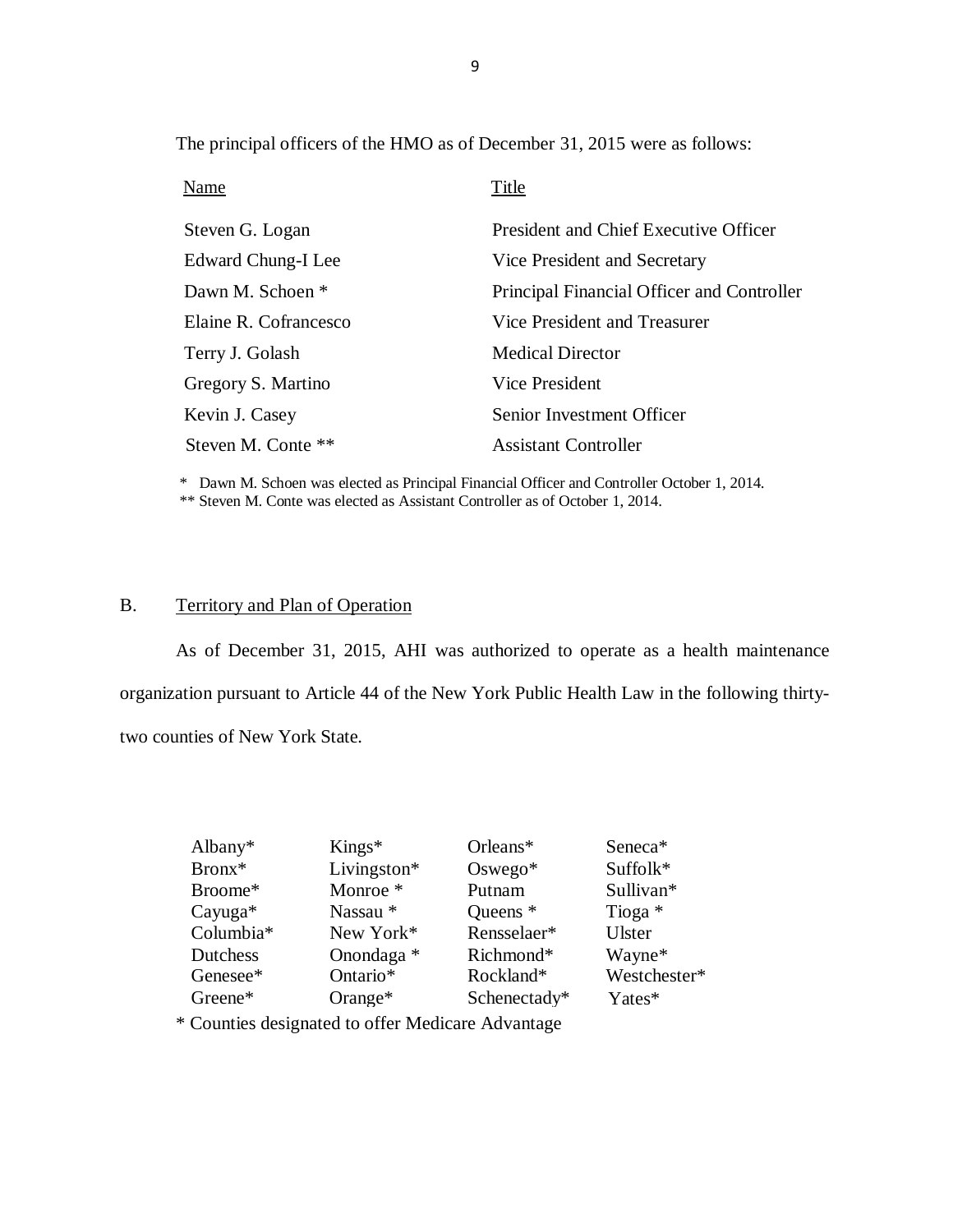The HMO provides a comprehensive prepaid health care program by means of a network of participating physicians. Subscribers to AHI select a participating physician who acts as their primary care physician (oPCPo). The PCP refers subscribers to other participating HMO physicians when particular medical specialties are required. Except for services specifically excluded or limited in the HMO% contracts or riders, there is no limit to duration, frequency or type of health care provided, as long as the care is directly provided or pre-authorized by an AHI medical director and/or the PCP.

Inpatient hospital services are rendered as directed by the HMO $\alpha$  physicians. The HMO pays hospital charges through direct hospital billing. Out-of-area emergency care is provided for in the subscriber contracts.

 In addition to the services described above, members have the option of selecting point-of-service coverage ( $\delta$ POS $\ddot{o}$ ), which permits the member to obtain medical treatment outside the HMO<sub>G</sub> provider network, in addition to obtaining care in-network. For individual POS coverage, both in-network and out-of-network coverage is provided by AHI. For small and large group POS coverage, the in-network component is provided by AHI, and the out-of- network component is provided through its affiliate, Aetna Health Insurance Company of New York (õAHICö).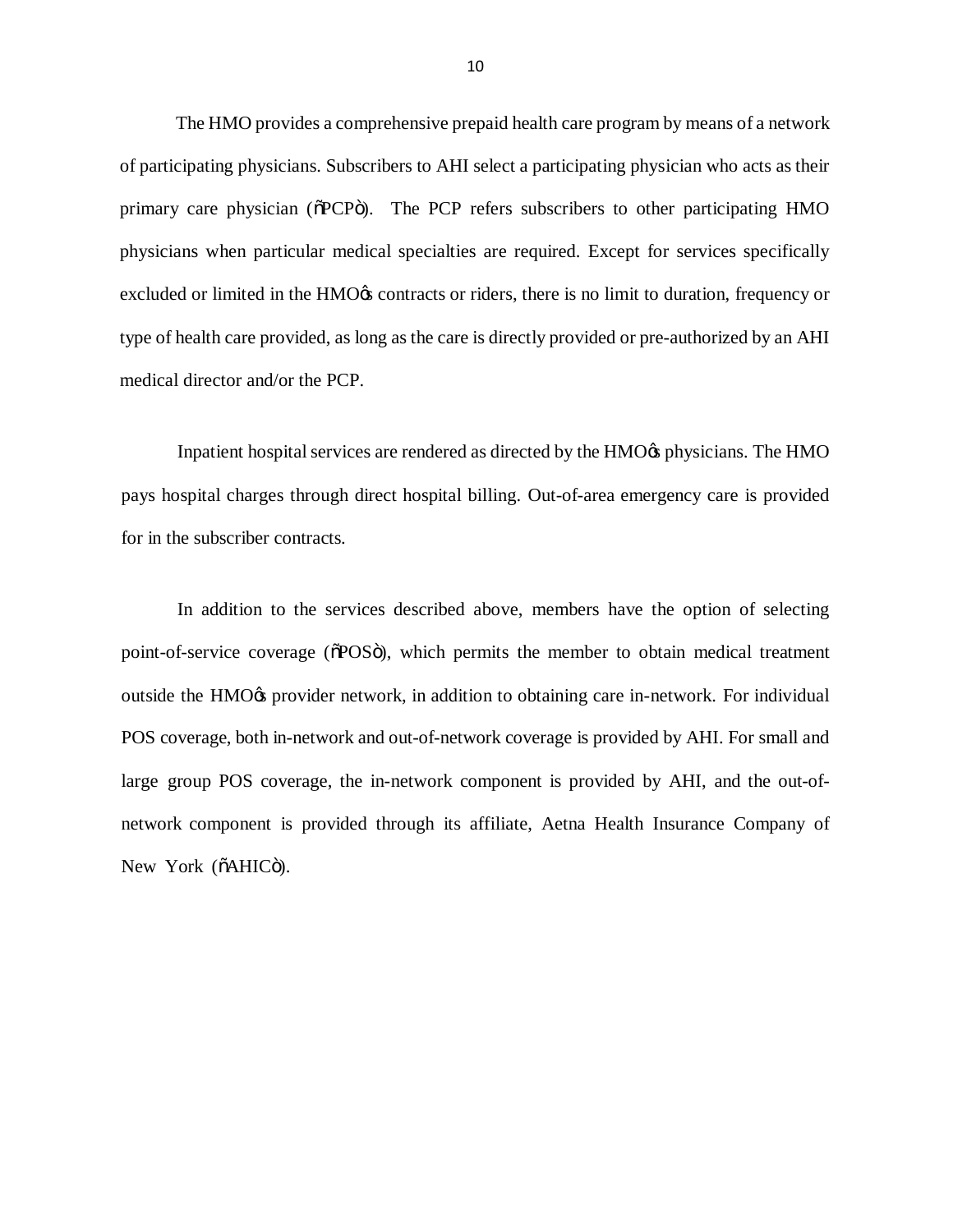The following schedule shows the number of members enrolled at the end of each year of the five-year examination period, and premiums earned by each line of business:

|                         | 2011          | 2012              | 2013          | 2014          | 2015           |
|-------------------------|---------------|-------------------|---------------|---------------|----------------|
| <b>Enrollment</b>       | 82,170        | 78,522            | 75,164        | 50,145        | 30,677         |
| <b>Line of Business</b> |               |                   |               |               |                |
| <b>HMO</b> Large Group  | \$305,328,551 | \$276,802,504     | \$249,209,682 | \$215,854,932 | \$87,275,204   |
| <b>HMO</b> Small Group  | 18,294,072    | 30,592,374        | 61,688,425    | 39,723,907    | $\overline{0}$ |
| HMO Individual POS      | 23,651,918    | 21,002,494        | 18,996,114    | 7,574,825     | (230, 366)     |
| POS Large Group (ER)    | 64,172,261    | 47,355,210        | 25,664,911    | 20,253,805    | 15,381,400     |
| POS Small Group (IN)    | 6,651,254     | 6,693,754         | 6,998,849     | 4,186,585     | $\overline{0}$ |
| POS Individual (OON)    | 21,108,843    | 18,306,248        | 16,736,892    | 8,121,682     | 106,926        |
| <b>Healthy New York</b> | 21,828,885    | 21,871,133        | 20,926,358    | 14,685,281    | 17,357,790     |
| Medicare Advantage      | 174,336,198   | 173,219,217       | 172,898,086   | 180,497,089   | 173,350,963    |
| <b>Total Premium</b>    | 635,371,982   | 595,842,934<br>\$ | 573,119,317   | \$490,898,106 | \$293,241,917  |

Note: The above enrollment and premium decreases reflect the downward trend in commercial large group HMO business written by AHI during the examination period.

The HMO $\alpha$ s membership declined throughout the examination period. As of December 31, 2015, the total number of members reported was 30,677, a decline of more than 67,000 members from the previous examination. This is mostly explained by the Company os decision to withdraw from the large and small group markets in early 2015.

 During the examination period, the HMO solicited business as a direct writer, utilizing in-house licensed agents. The HMO also contracted with independent, licensed agents and brokers for the production of business.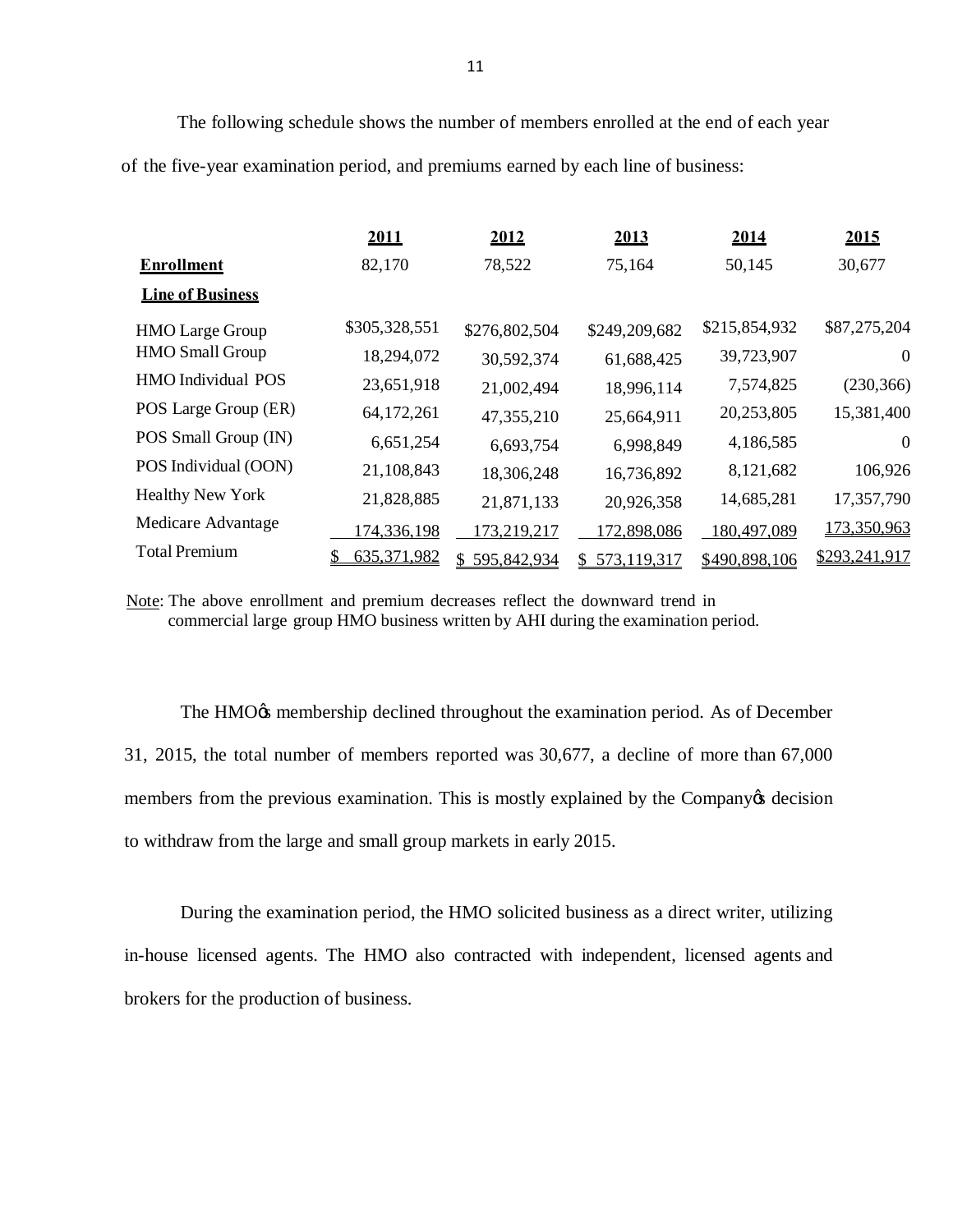The following table displays AHI $\alpha$  net admitted assets, capital and surplus, net premium income and net income during the period under examination:

|      | (in Thousands) |                            |                |        |
|------|----------------|----------------------------|----------------|--------|
|      | Net Admitted   | Capital and<br>Net Premium |                |        |
|      | Assets         | <b>Surplus</b>             | Income         | Income |
| 2011 | 394,676<br>\$  | \$208,648                  | 635,372<br>\$. | 28,967 |
| 2012 | 363,859        | 247,138                    | 595,843        | 73,586 |
| 2013 | 362,342        | 242,407                    | 573,119        | 42,570 |
| 2014 | 285,199        | 176,501                    | 490,898        | 25,405 |
| 2015 | 275,955        | 198,385                    | 293,242        | 15,162 |

#### C. Reinsurance

 Effective April 1, 2014, the HMO entered into a quota share reinsurance contract with Fresenius Medical Care Reinsurance Company (õFreseniusö) (Cayman) LTD reinsurance during the examination period. The agreement provides for reinsurance of 100% of eligible medical expenses. This covers a defined set of Medicare Advantage members, e.g., those members with End Stage Renal Disease (õESRDö) who receive dialysis services from Fresenius Medical Care. The agreement caps the Company trisk at the reinsurance premium of 100% of the Medical Billing & Reimbursement rate or (õMBRö); anything above 100% MBR is essentially a gain for the Company and loss for Fresenius.

#### D. Holding Company System

 As a member of a holding company system, AHI has twenty-four HMO affiliates, which operate in thirty-four states, as well as health insurer and non-insurance affiliates.

<span id="page-13-1"></span><span id="page-13-0"></span> The following condensed organizational chart reflects the relationship between the HMO and significant entities in its holding company system as of December 31, 2015.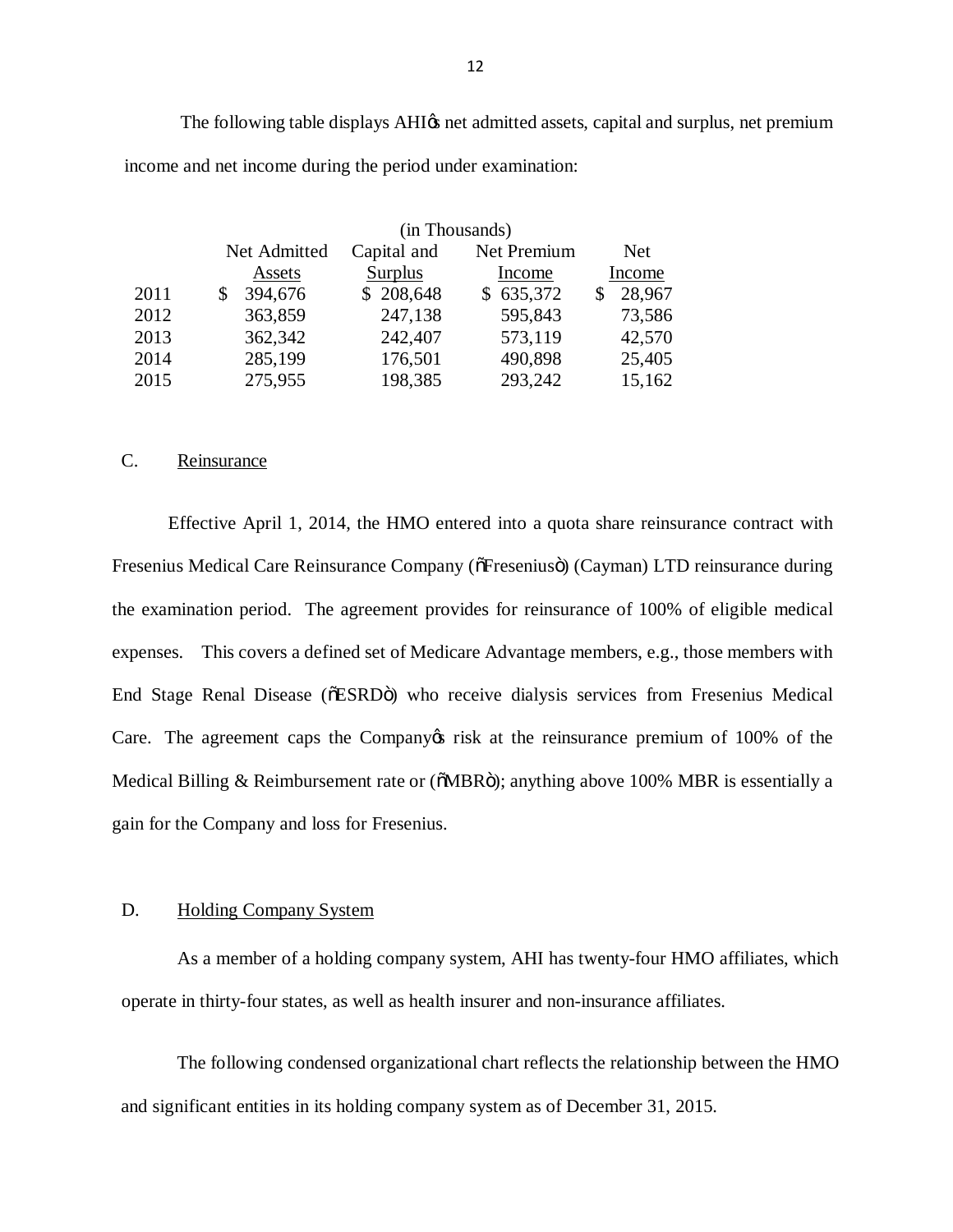

The following is a description of the HMO $\alpha$  major affiliations as of December 31, 2015:

 Aetna Inc. is the ultimate parent of all the Aetna subsidiaries. Aetna Life Insurance Company, a Connecticut domiciled company, offers multiple life and health insurance products throughout the United States, including New York State. Aetna Health Insurance Company of New York, a health insurance corporation licensed pursuant to the provisions of Article 42 of the New York Insurance Law, offers indemnity insurance coverage to New York residents. It also provides the out-of-network POS coverage to members of small and large groups of AHI. Aetna Health Holdings, LLC acts as a holding company of Aetna $\alpha$  HMOs for the ultimate parent, Aetna Inc.

 Part 98-1.16(e) of the Administrative Rules and Regulations of the New York State Department of Health states: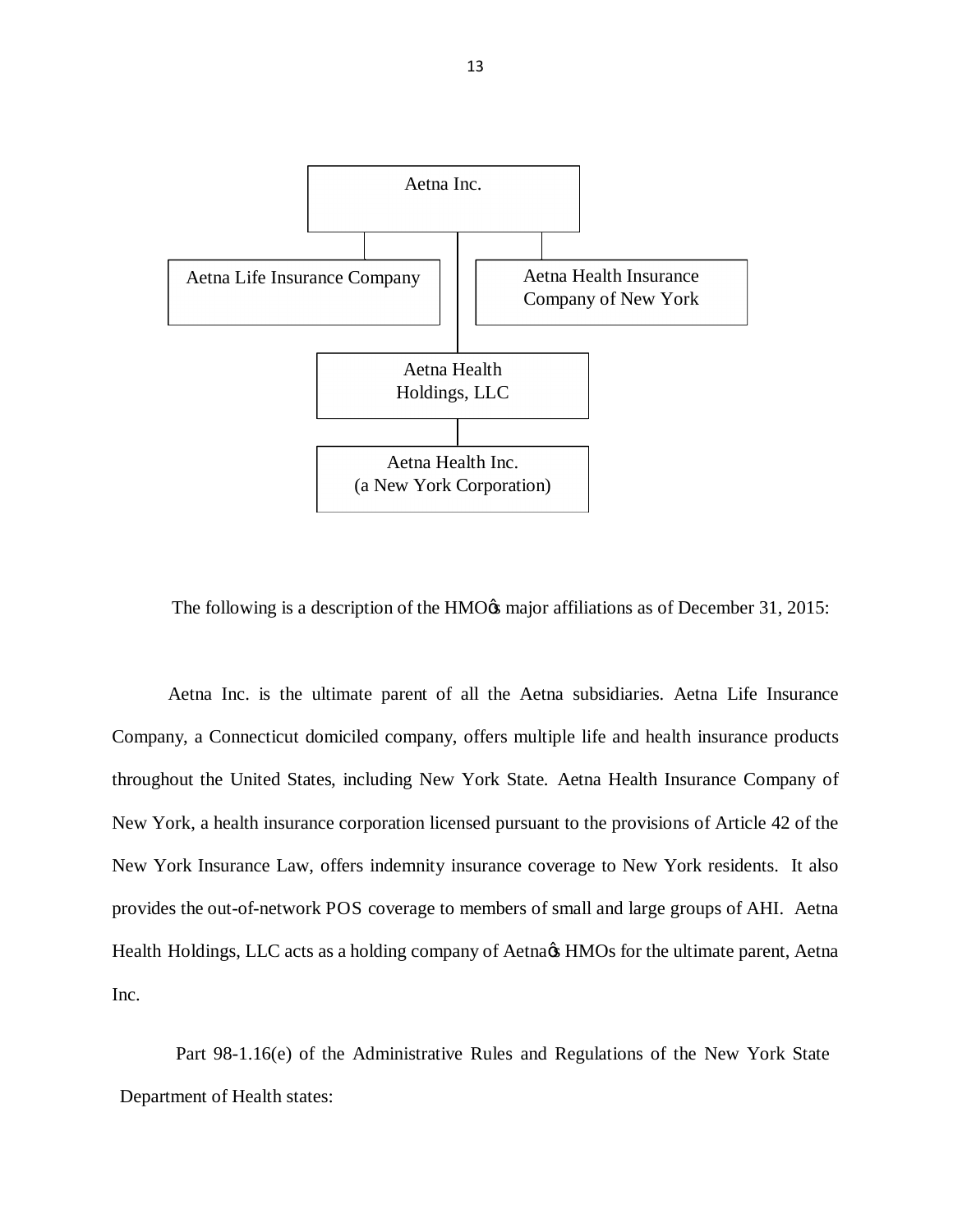"Every controlled MCO shall file with the commissioner such reports or material as the commissioner, with the advice of the superintendent, may direct for the purpose of disclosing information on the operations within the holding company system which materially affect the operations, management or financial condition of the MCO.ö

 During the examination period, AHI made all required holding company filings in compliance with Part 98-1.16(e) of the Administrative Rules and Regulations of the Department of Health.

 As of the examination date, the HMO was a party to the following service agreements with other members of its holding company system:

| No.      | <b>Description of Agreement</b>                           | <b>Contracting Party</b> | <b>Effective Date</b> |
|----------|-----------------------------------------------------------|--------------------------|-----------------------|
| 1.       | Inter-company transfer agreement                          | <b>AHIC</b>              | 1/1/2000              |
| 2.<br>3. | Tax sharing agreement<br>Supplemental tax sharing and     | Aetna Inc.               | 1/1/2006              |
|          | tax escrow agreement                                      | Aetna Inc.               | 1/1/2006              |
| 4.       | Mail order pharmacy agreement                             | Aetna Rx Home Delivery,  |                       |
|          |                                                           | <b>LLC</b>               | 2/1/2003              |
| 5.       | Expense allocation and rebate services                    | <b>AHM LLC</b>           | 1/1/2006              |
| 6.       | Expense allocation agreement                              | Aetna Inc.               | 1/1/2006              |
| 7.       | Personnel services and expense<br>reimbursement agreement | ALIC                     | 1/1/2006              |

 The following is a description of each of the holding company agreements that were in place at the examination date, and in instances where such agreements were replaced subsequent to the date of this examination, a description of the new agreement was provided, as applicable. All such agreements were approved by the Department and the DOH.

#### 1. Inter-company Transfer Agreement

 The HMO entered into an Inter-Company Transfer Agreement, effective January 1, 2000, with its affiliate, AHIC. The agreement provides for POS premiums to be allocated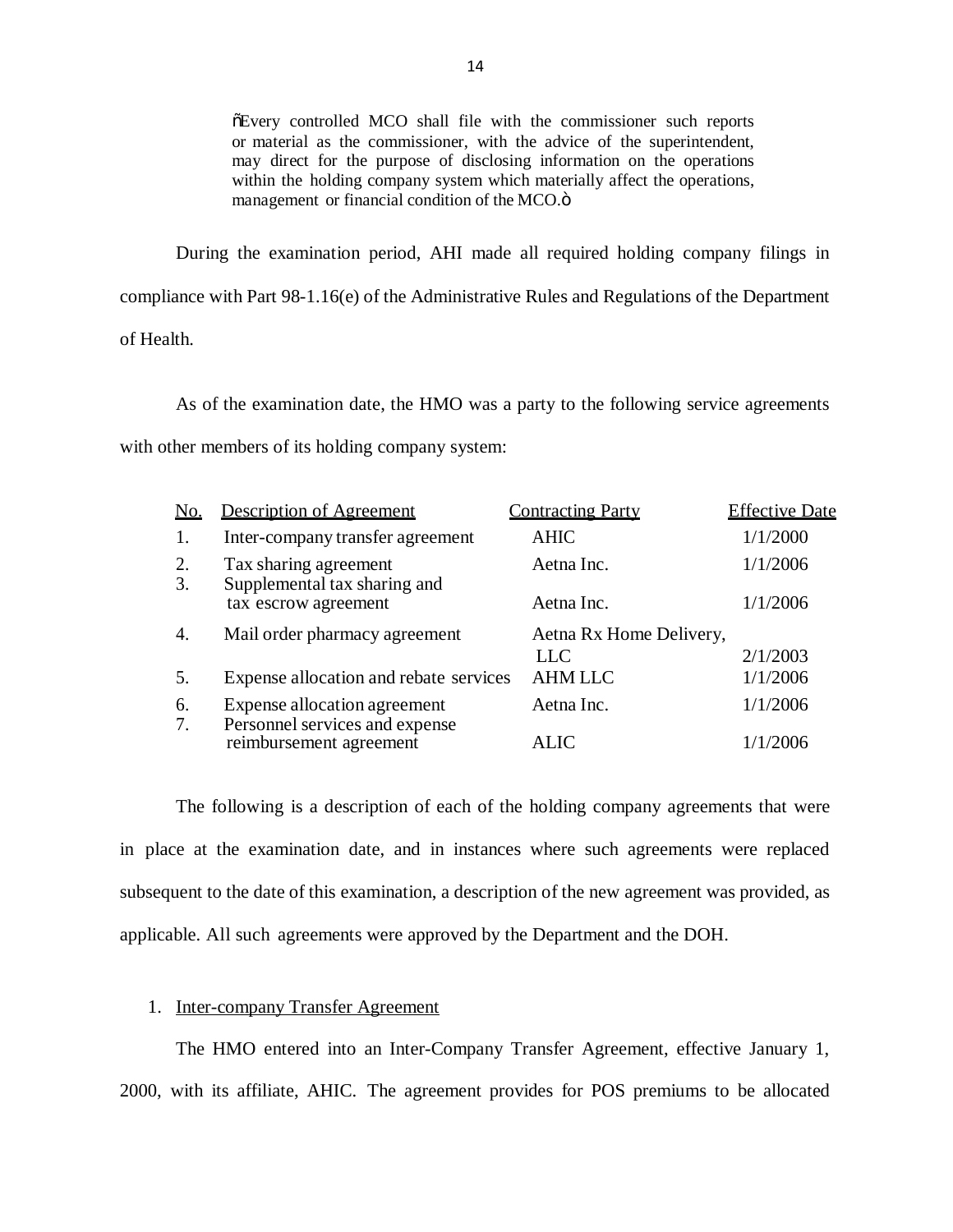from the HMO to its affiliate, AHIC, in order to achieve identical cost ratios for each entity. The basis of the allocation is the combined medical cost ratio for in-network and out-of-network POS products. Settlements occur quarterly, based on the medical cost ratio reported in each of the entity os financial statements. AHIC os business is comprised solely of the out-of-network business derived from the HMO $\alpha$  POS business.

 The current methodology for the allocation of administrative expenses to AHIC is based on the premium volume as it relates to its affiliated company, AHI. AHIC only provides claim services for out-of-network claims serviced by AHI. The methodology appears to include all of AHI $\alpha$  expenses that are based on membership in various product lines it serves. As an example, AHI provides services to its Medicare customers whereas AHIC does not have any Medicare business.

It is recommended that the allocation methodology relative to the HMO $\alpha$  Inter- Company Transfer Agreement with AHIC be amended to ensure that the allocated costs only pertain to the products offered by AHIC.

#### 2. Tax Sharing Agreements

 AHI, with several of its affiliates, files a consolidated Federal income tax return with its Parent, Aetna Inc. The agreement stipulates that the taxes paid are determined as if each of the subsidiaries filed their taxes separately.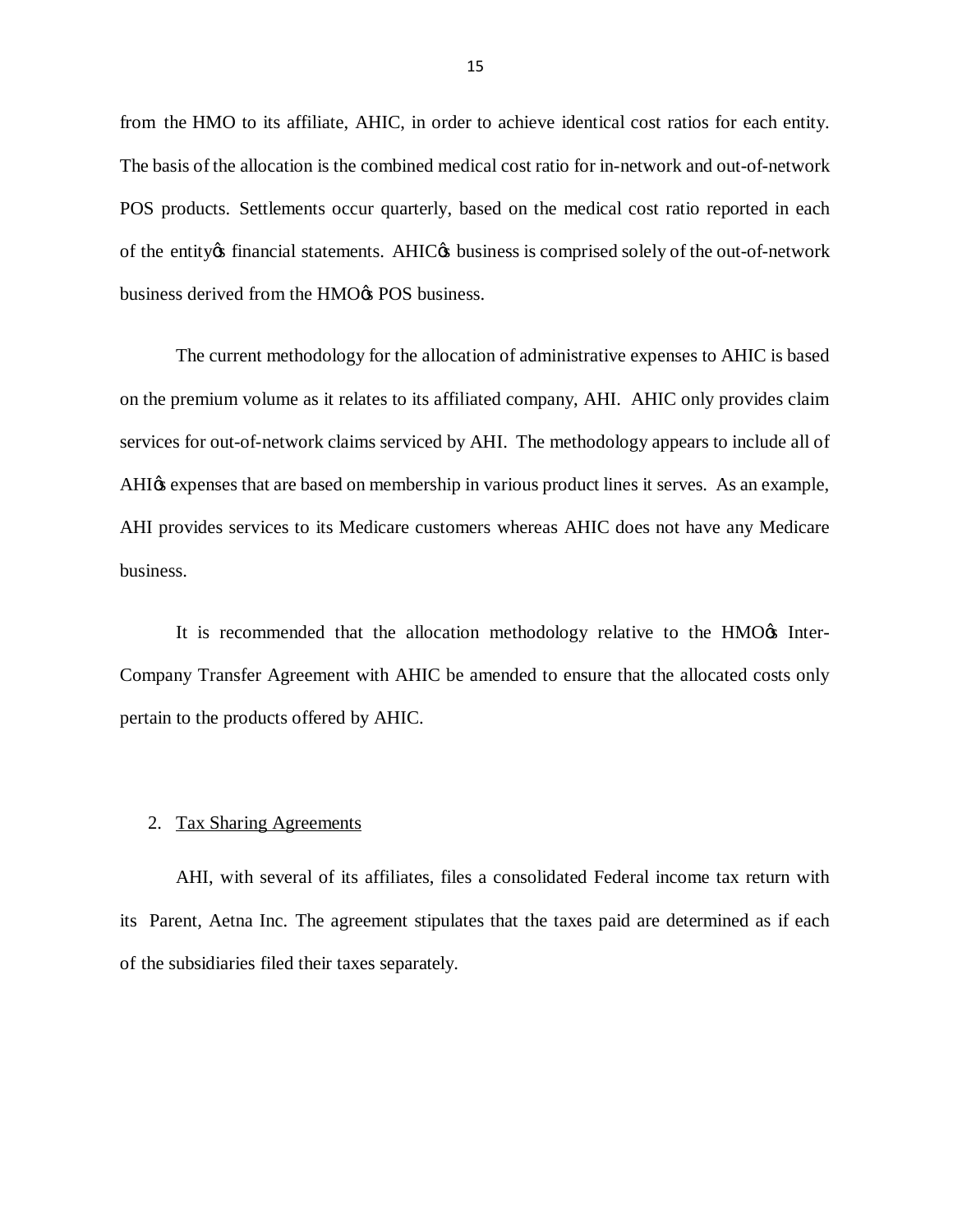#### 3. Supplemental Tax Sharing and Tax Escrow Agreement

 This agreement served to amend certain portions of the previously described tax sharing agreement. It established certain limits to the HMO $\alpha$  tax liability and asserts the Parent $\alpha$  right to escrow tax payments under certain circumstances to assure the Parent os right to recoup Federal income taxes in the event of future net losses.

#### 4. Mail Order Pharmacy Agreement

 Effective February 1, 2003, AHI entered into an agreement with Aetna Rx Home Delivery, LLC. This agreement permits Aetna Rx Home Delivery, LLC to act as the provider of service to the HMO $\alpha$  members for the provision of mail order pharmaceutical benefits.

#### 5. Expense Allocation and Rebate Services Agreement

 Effective January 1, 2006, AHI entered into an agreement with Aetna Health Management, LLC (õAHMö). This agreement permits Aetna Health Management, LLC to act as the provider of service to the HMO in the areas of finance, operational services, legal services, claims payment, quality assessment/utilization review services, provider networking and data processing, among others.

#### 6. Expense Allocation Agreement

 Effective January 1, 2006, AHI entered into an agreement with Aetna Inc. This agreement permits Aetna Inc. to, among other things, hire employees and to negotiate and enter into agreements and contracts on behalf of AHI.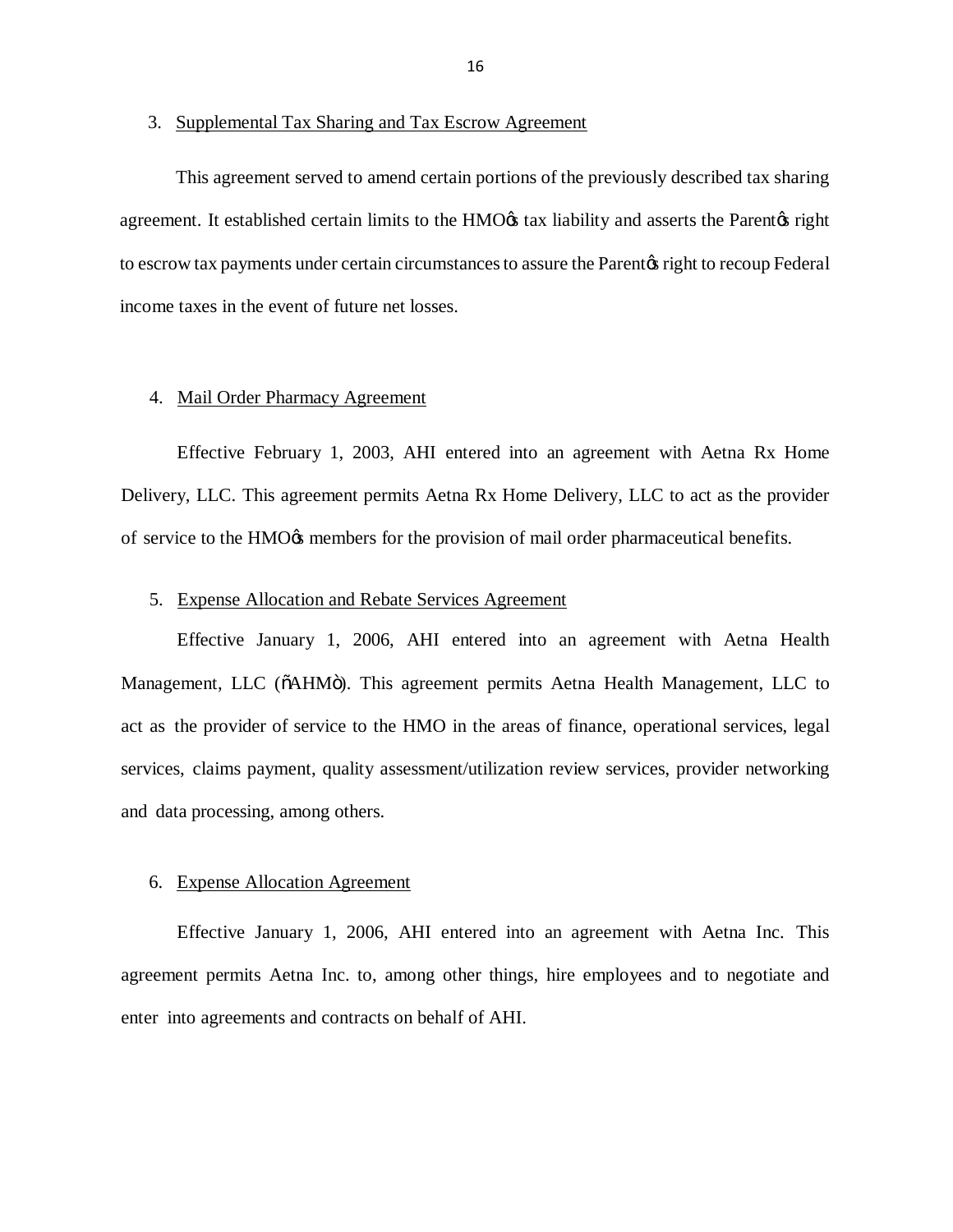#### 7. Personnel Services and Expense Reimbursement Agreement

 Effective January 1, 2006, AHI entered into an agreement with Aetna Life Insurance Company (õALICö). This agreement permits ALIC to provide the personnel necessary to perform administrative services. These services exclude broker and commissions, bad debt expenses, premium taxes, state and/or guaranty fund assessments, among others.

#### E. Significant Operating Ratios

 The following ratios have been computed as of December 31, 2015 based upon the results of this examination:

| 2015        |
|-------------|
| 12.4%       |
| 310.1%      |
| $-38.8\%$   |
| $1.50$ to 1 |
| 78.3%       |
| 94.9%       |
| 16.6%       |
|             |

 The above ratios fall within the benchmark ranges set forth in the Financial Analysis Solvency Tools ( $\delta$ FAST $\ddot{o}$ ) scoring ratios of the NAIC except for Disenrollment and the Administrative Expense Ratio. These ratios were impacted by the HMO $\alpha$  decision to withdraw from the large and small group markets.

<span id="page-18-0"></span> The underwriting ratios presented below are on an earned-incurred basis and encompass the five-year period covered by this examination: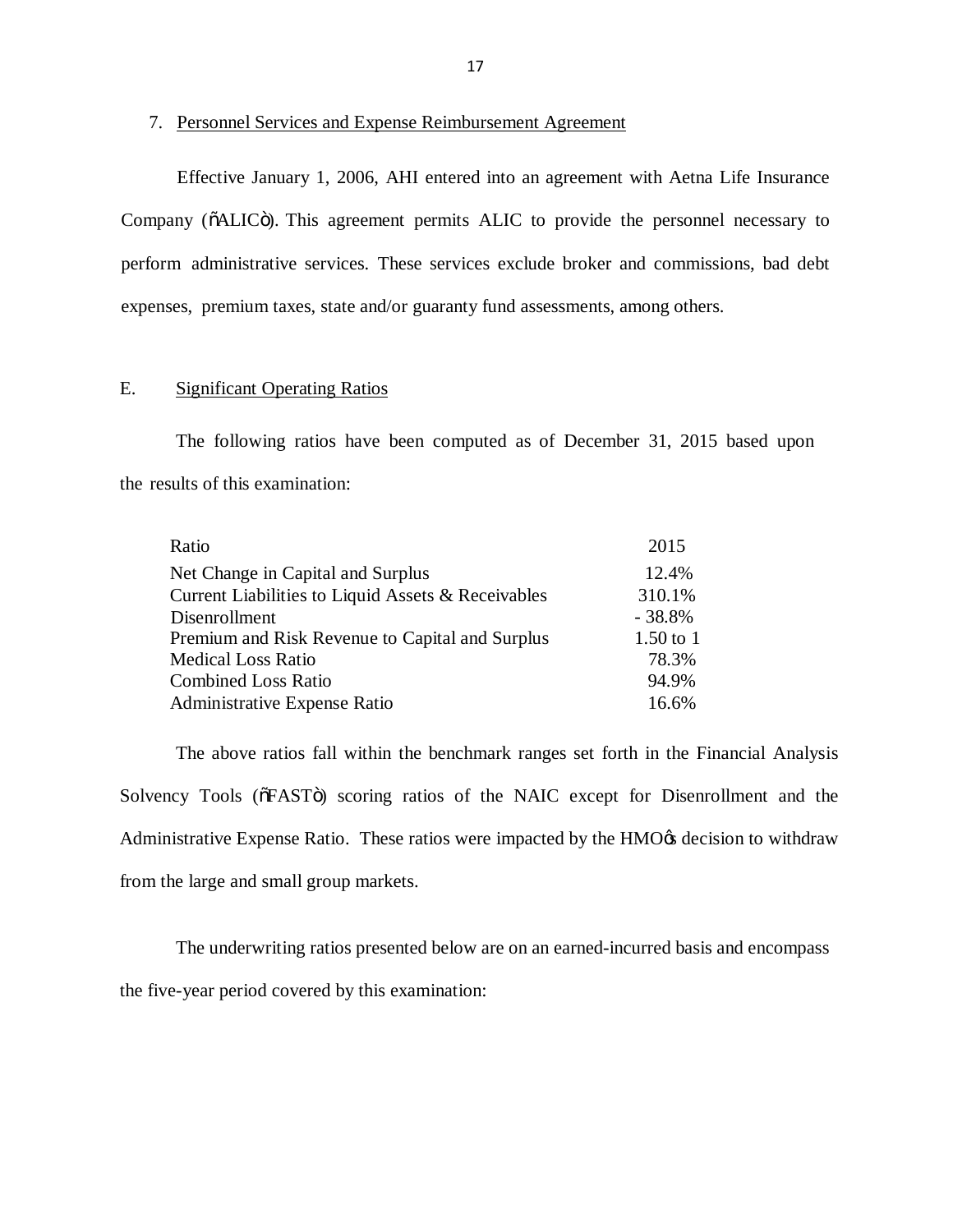|                                 | <b>Amounts</b> | Ratios |
|---------------------------------|----------------|--------|
| Total hospital and medical      | 2,066,747,604  | 79.2%  |
| Other claim adjustment expenses | 10,084,596     | 0.4%   |
| Cost containment expenses       | 21,821,581     | 0.8%   |
| General administrative expenses | 293,700,609    | 11.3%  |
| Net underwriting gain           | 216,893,943    | 8.3%   |
| Net premium income              | 2,609,248,333  |        |

#### $F_{\cdot}$ Accounts and Records

Certain errors were made with regard to the HMO $\alpha$  reporting of compensation in its 2015 annual statement filing to the Department. Amounts reported on Schedule G were incorrectly reported for two highly compensated officers. In addition, the amounts reported as allocated to the respective Aetna entities were incorrect. One company reported 100% of the officersø paid salaries while the other company was allocated 0%. Neither of these allocations were correctly reported.

 It is recommended that the HMO review its statutory reporting of compensation and report accurate, reconciled compensation amounts within its filed annual statements.

#### G. Medical Loss Ratio

<span id="page-19-0"></span> The Affordable Care Act requires insurers to spend a minimum percentage of premium dollars on medical services and activities designed to improve healthcare quality and submit a medical loss ratio ( $\delta MLR\ddot{o}$ ) report to present this information.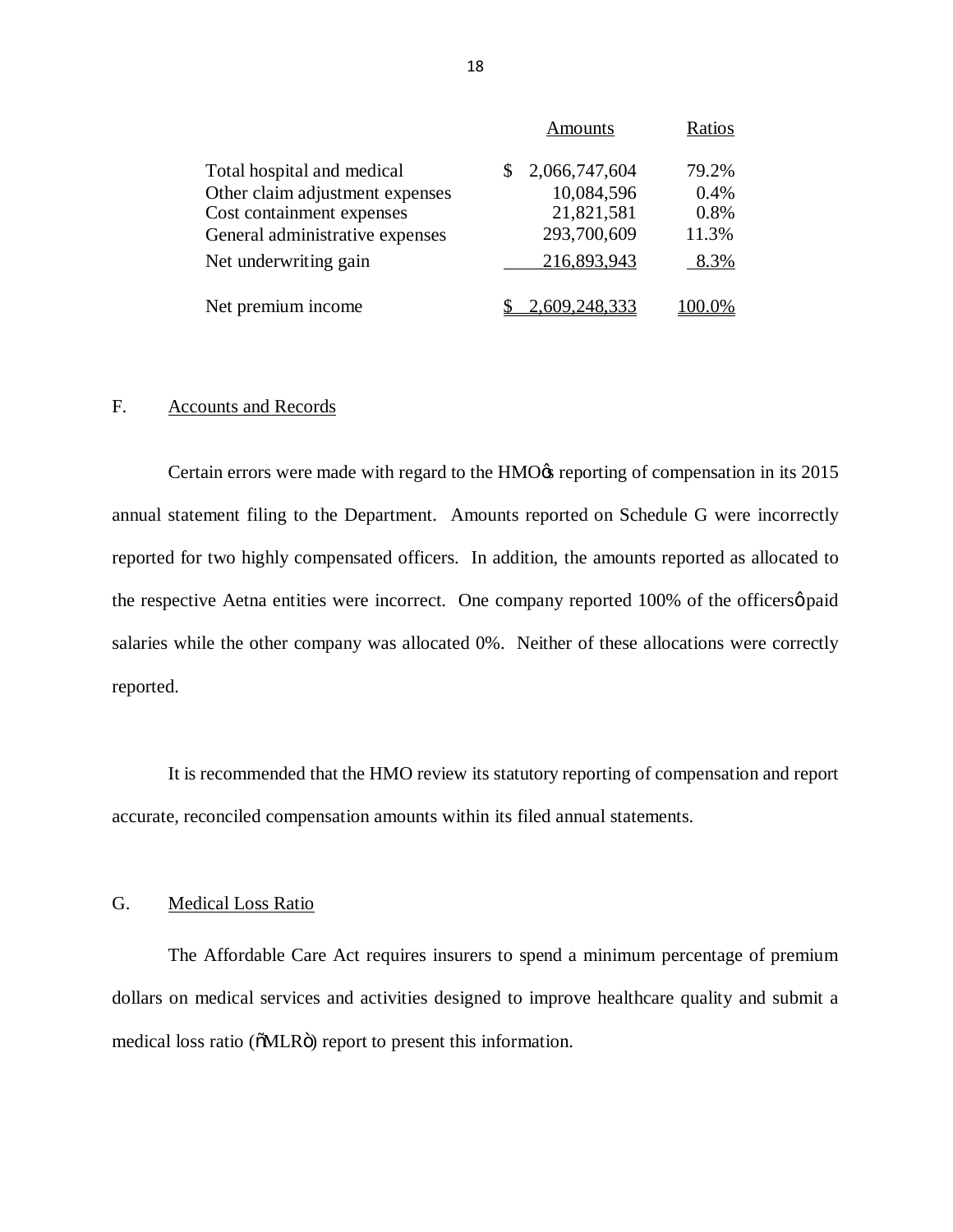reviewed and tested. No material exceptions were identified. As part of the coordinated examination of the Aetna Inc. holding company group, Aetna $\alpha$ processes and controls designed to mitigate specific risks associated with MLR reporting were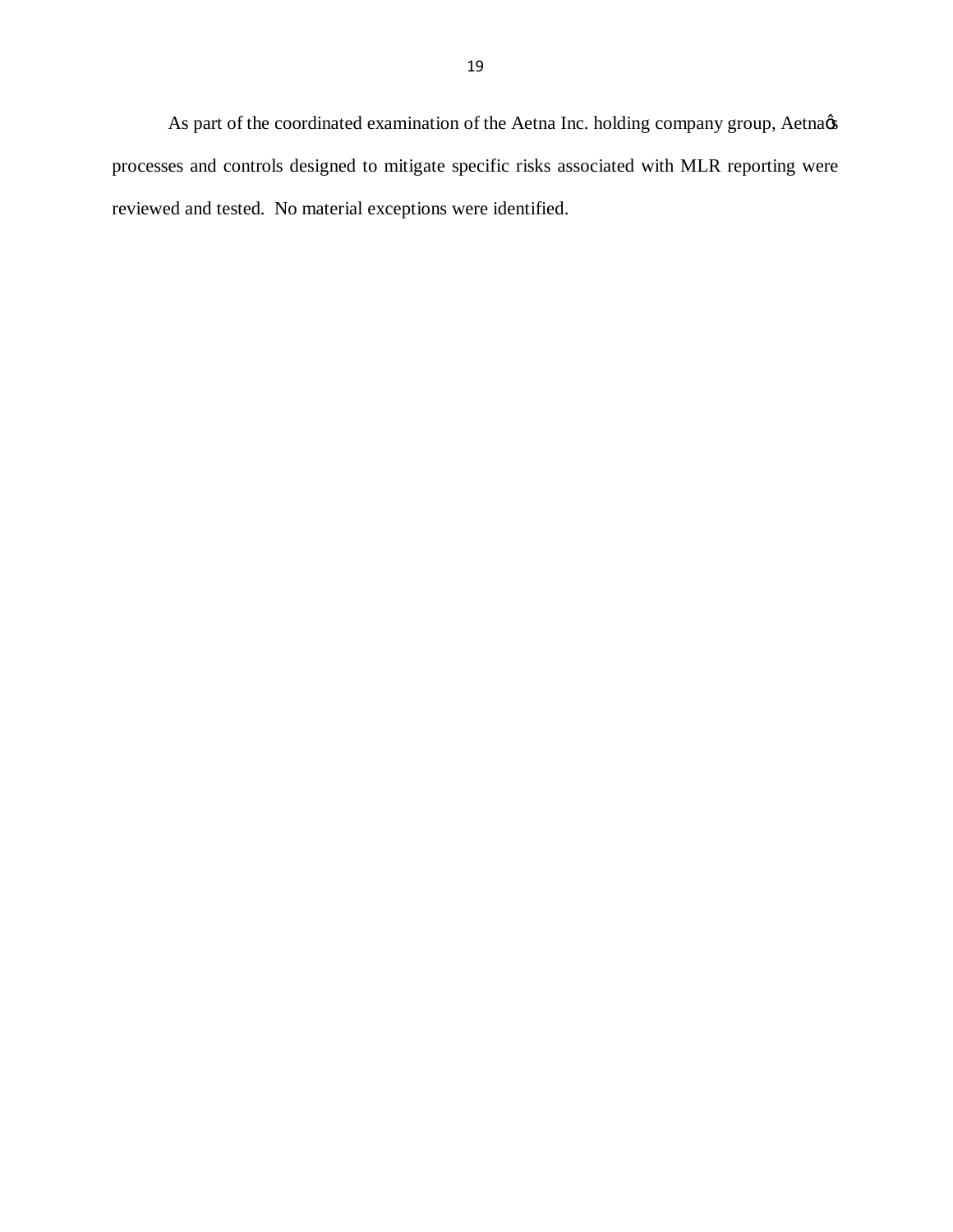#### <span id="page-21-0"></span>**3. FINANCIAL STATEMENTS**

 The following statements show the assets, liabilities, and surplus as of December 31, 2015 as contained in the HMO $\alpha$  2015 filed annual statement, a condensed summary of operations and a reconciliation of the surplus account for each of the years under review.

The firm KPMG, LLP was retained by AHI to audit the HMO $\alpha$  combined statutory basis statements of financial position as of December 31<sup>st</sup> of each year in the examination period and the related statutory basis statements of operations, surplus, and cash flows for the year then ended.

 KPMG, LLP concluded that the statutory financial statements presented fairly, in all material respects, the financial position of the HMO at the respective audits. Balances reported in these audited financial statements were reconciled to the corresponding yearsø annual statements with no discrepancies noted.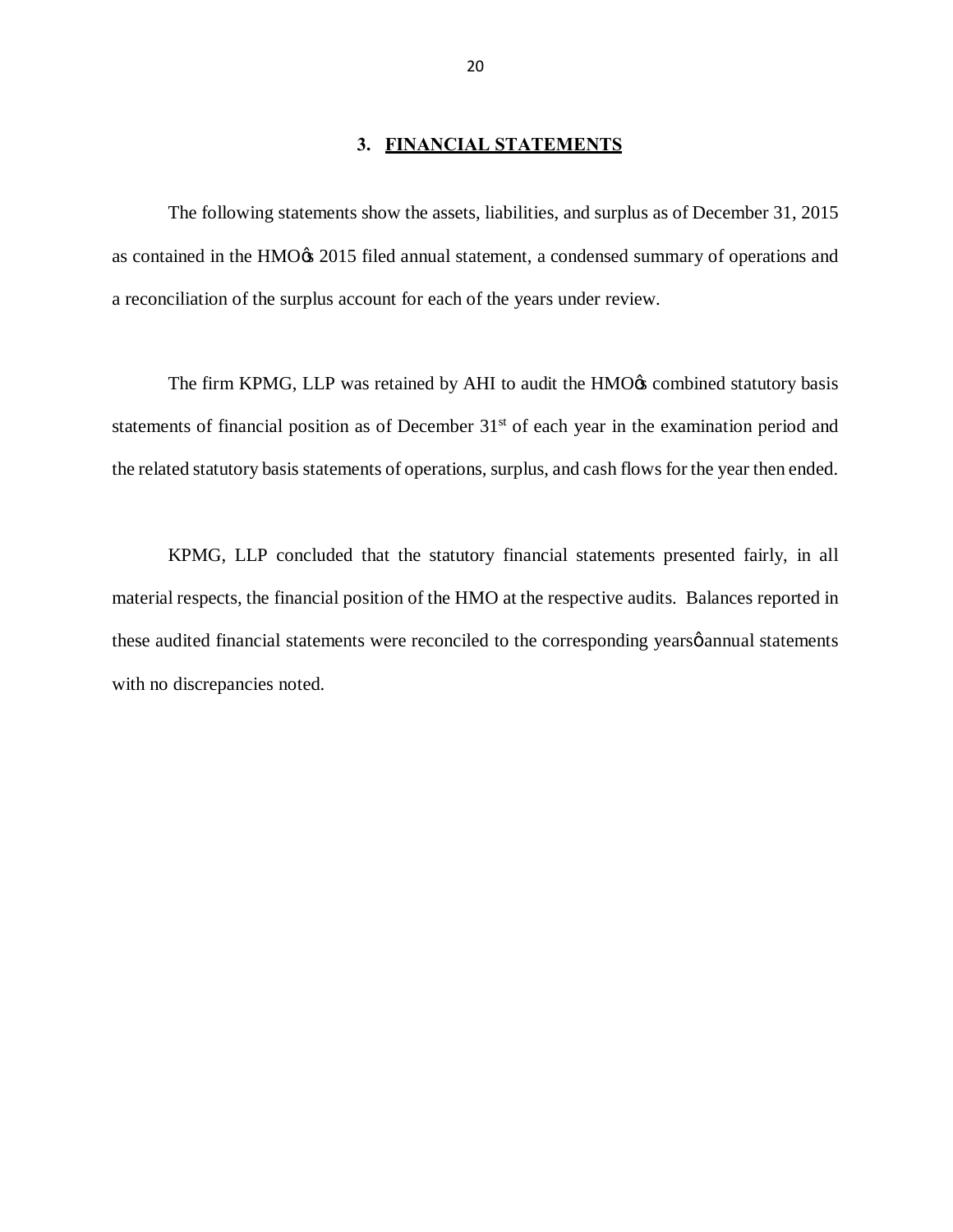#### A. Balance Sheet

Assets

<span id="page-22-0"></span>

| <b>Bonds</b>                                         | \$211,604,017     |
|------------------------------------------------------|-------------------|
| Common stocks                                        | 20,992,209        |
| Cash and cash equivalents, short term investments    | 10,313,506        |
| Securities lending reinvested collateral assets      | $\theta$          |
| Investment income due and accrued                    | 1,745,451         |
| Uncollected premiums in course of collection         | 9,562,342         |
| Accrued retrospective premiums and contracts subject |                   |
| subject to redetermination                           | 57,237            |
| Amounts receivable relating to uninsured plans       | 5,941,249         |
| Current federal and foreign income tax               |                   |
| recoverable and interest thereon                     | 1,504,234         |
| Net deferred tax asset                               | 9,606,916         |
| Health care and other amounts receivable             | 1,061,822         |
| Aggregate write-ins for other than invested assets   | 3,566,332         |
| <b>Total assets</b>                                  | \$<br>275,955,315 |
|                                                      |                   |
| Liabilities                                          |                   |
| Claims unpaid                                        | \$<br>33,832,131  |
| Accrued medical incentive pool and bonus amounts     | 1,424,930         |
| Unpaid claims adjustment expenses                    | 490,502           |
| Aggregate health policy reserves                     | 4,743,086         |
| Aggregate health claim reserves                      | 173,297           |
| Premiums received in advance                         | 122,829           |
| General expenses due or accrued                      | 26,818,579        |
| Amounts due to parents, subsidiaries and affiliates  | 9,791,355         |
| Funds held under reinsurance treaties                | 65,803            |
| Reinsurance in unauthorized companies                | 26,787            |
| Aggregate write-ins for other liabilities            | 80,819            |
| <b>Total liabilities</b>                             | \$<br>77,570,118  |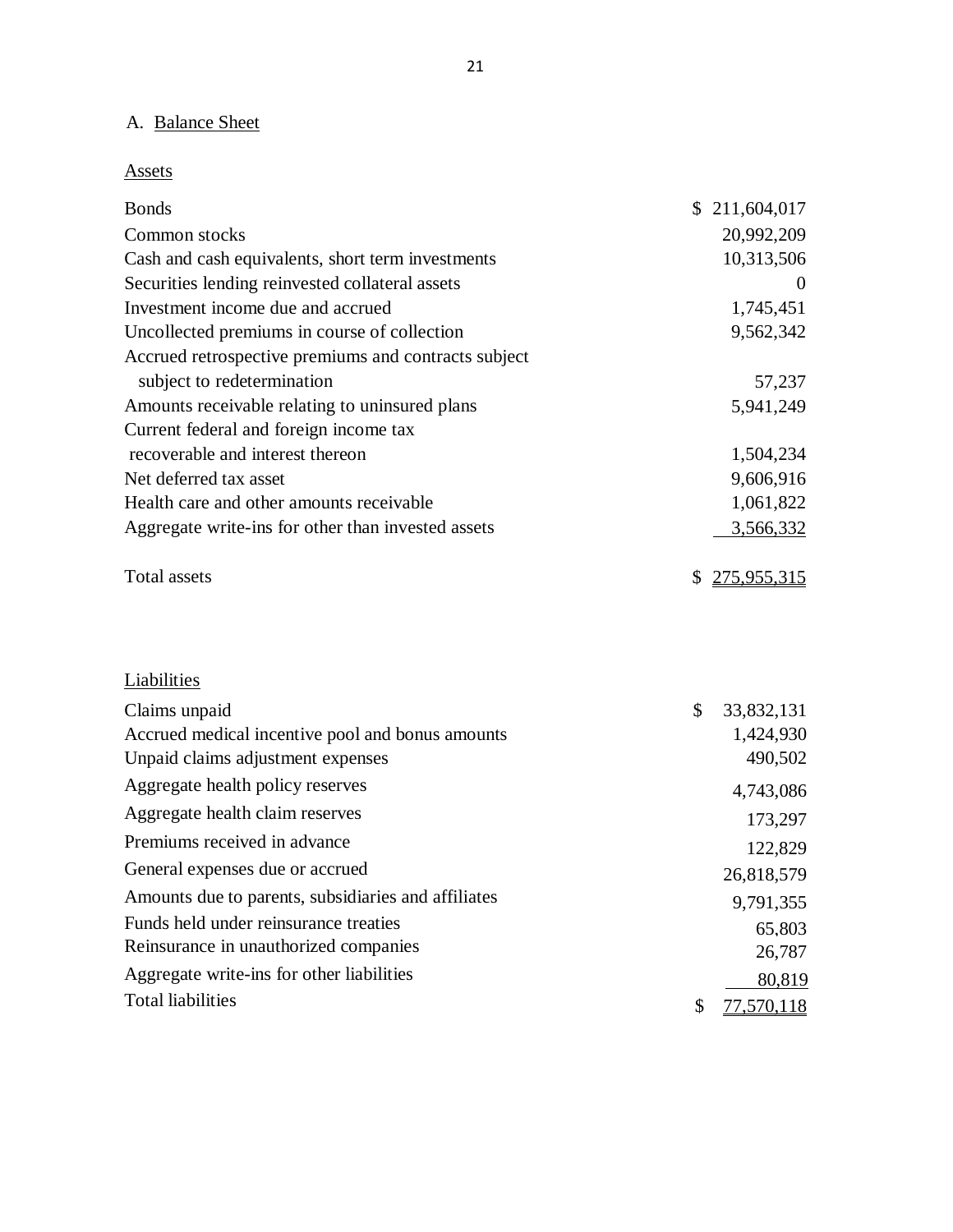#### Capital and Surplus

| Aggregate write-ins for special surplus funds            | S | 5,440,000     |
|----------------------------------------------------------|---|---------------|
| Common capital stock                                     |   | h             |
| Gross paid in and contributed surplus                    |   | 74.956.549    |
| Aggregate write-ins for other than special surplus funds |   | 36,735,500    |
| Unassigned funds (surplus)                               |   | 81,253,142    |
| Total capital and surplus                                |   | \$198,385,197 |
| Total liabilities, capital and surplus                   |   | \$275,955,315 |

 further tax assessment, and no liability has been established relative to such contingency. Note: The Internal Revenue Service has not conducted any audits of the income tax returns filed on behalf of the Plan during the period under this examination. The examiner is unaware of any potential exposure of the Plan to any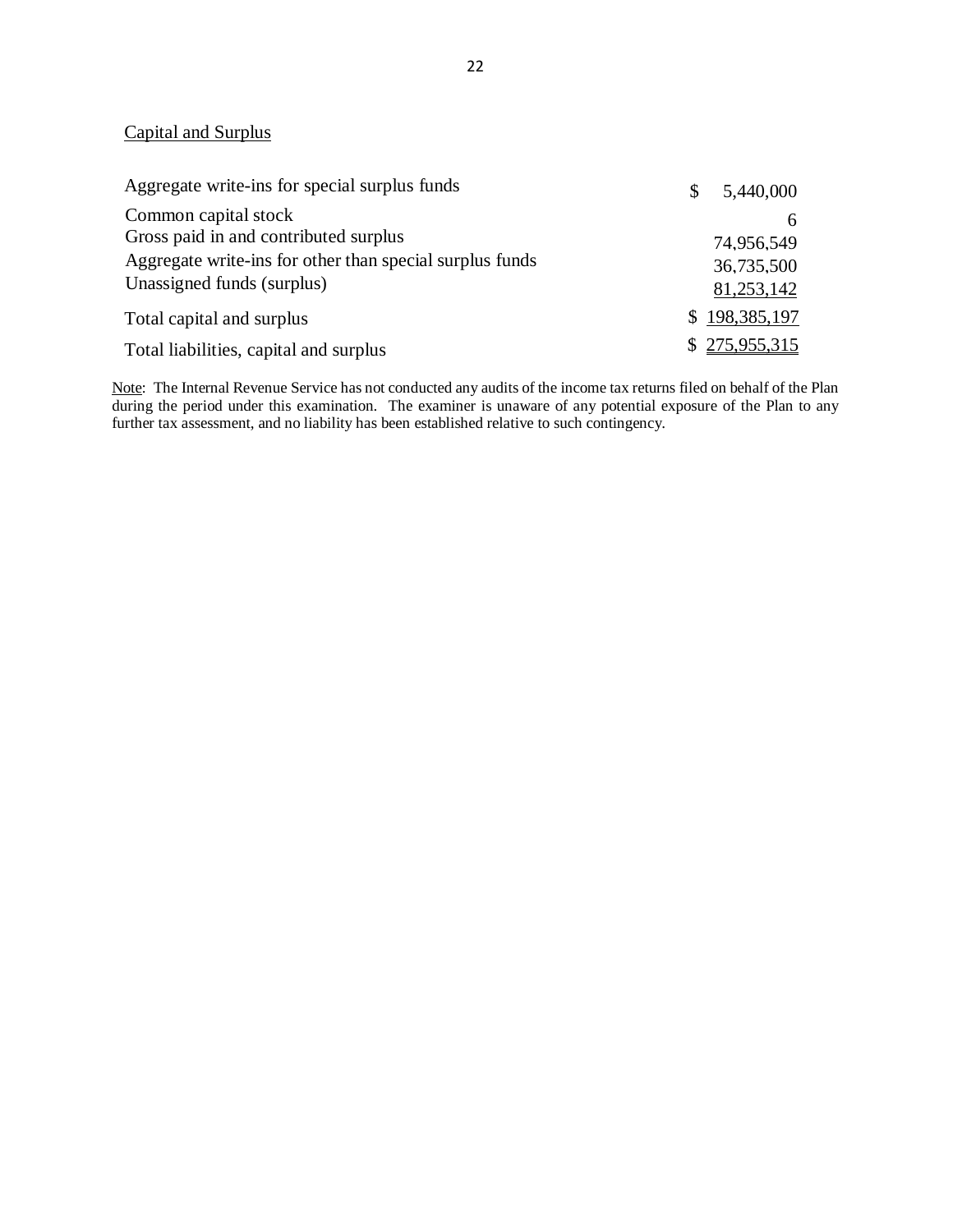#### B. Statement of Revenue, Expenses and Changes in Surplus

Capital and Surplus increased \$22,388,091 during the five year examination period,

January 1, 2011 through December 31, 2015, detailed as follows:

## Revenue

<span id="page-24-0"></span>

| Net premium income                                 | \$2,588,474,256  |                   |
|----------------------------------------------------|------------------|-------------------|
| Change in unearned premium reserves                | 20,774,077       |                   |
| Total revenue                                      |                  | \$2,609,248,333   |
| Hospital and medical expenses                      |                  |                   |
| Hospital/medical benefits                          | \$1,616,069,981  |                   |
| Other professional services                        | 3,230,197        |                   |
| Outside referrals                                  | 63,307,804       |                   |
| Emergency room and out-of-area                     | 57, 124, 775     |                   |
| Prescription drugs                                 | 447,136,250      |                   |
| Aggregate write-ins for other hospital medical     | (126, 484, 013)  |                   |
| Incentive pool, withhold adjustments & bonus amts. | 7,524,112        |                   |
| Total hospital and medical benefits                | \$2,067,909,106  |                   |
| Less: Net reinsurance recoveries                   | 1,161,502        |                   |
| Total hospital and medical                         | \$2,066,747,604  |                   |
| Administrative expenses                            |                  |                   |
| Claims adjustment expenses                         | 31,906,177       |                   |
| General administrative expenses                    | 293,700,609      |                   |
| Increase in reserves for life and accident and     |                  |                   |
| health Contracts                                   | $\boldsymbol{0}$ |                   |
| Total underwriting deductions                      |                  | \$2,392,354,390   |
| Net underwriting gain/loss                         |                  | \$216,893,943     |
| Net investment income earned                       | 48,177,957       |                   |
| Net realized capital gains/losses                  | 6,932,961        |                   |
| Net investment gains/losses                        |                  | 55,110,918        |
| Aggregate write-ins for other expense              |                  | (287, 296)        |
| Net income before federal and foreign income taxes |                  | \$<br>271,717,565 |
| Federal and foreign income taxes incurred          |                  | 86,027,083        |
| Net income                                         |                  | \$185,690,482     |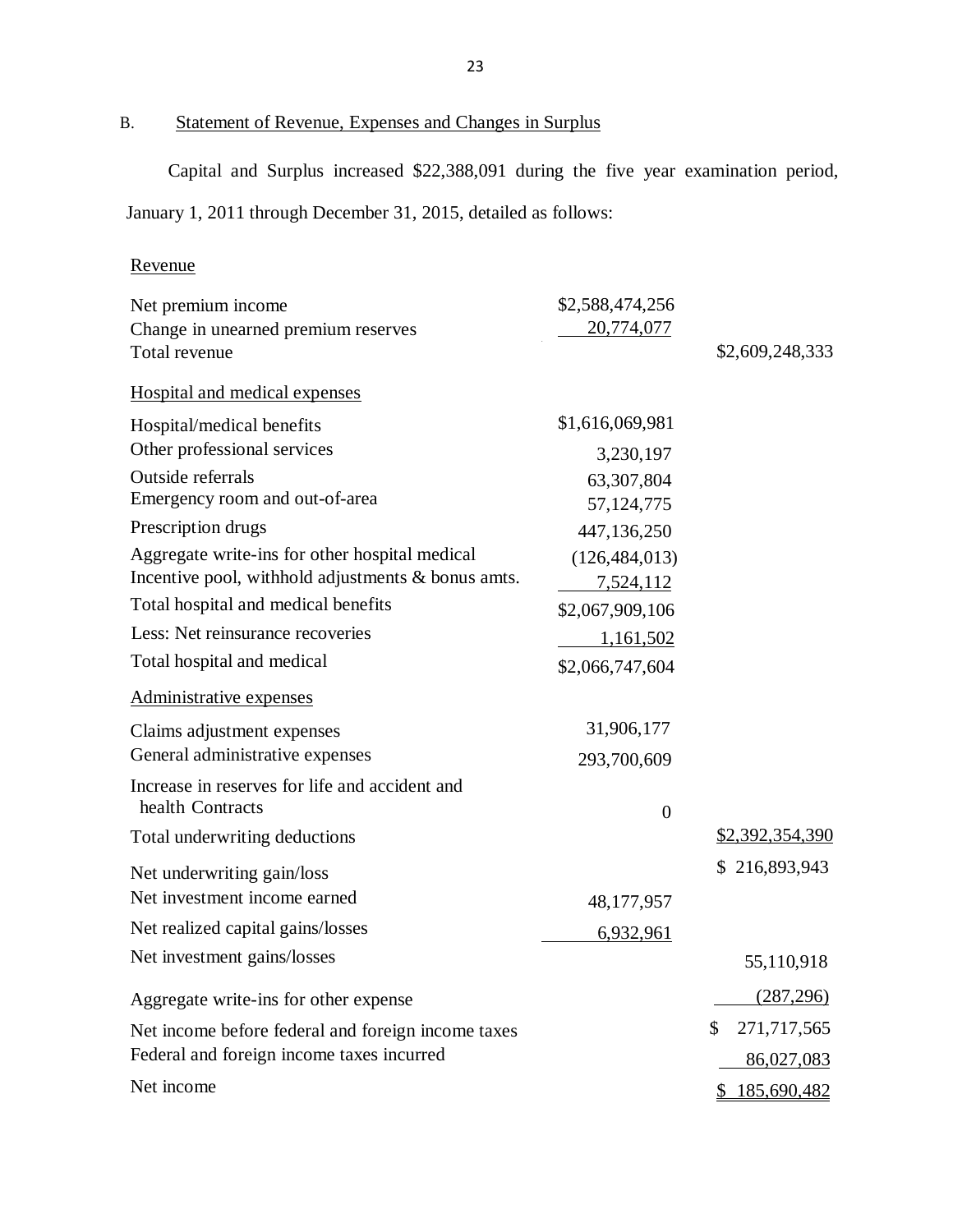#### Changes in Capital and Surplus

| Capital and surplus, per report on examination<br>as of December 31, 2010 |                            |                             | \$<br>175,997,106 |
|---------------------------------------------------------------------------|----------------------------|-----------------------------|-------------------|
|                                                                           | Gains in<br><b>Surplus</b> | Losses in<br><b>Surplus</b> |                   |
| Net income                                                                | \$185,690,482              |                             |                   |
| Dividend to stockholder                                                   |                            | \$176,200,000               |                   |
| Net unrealized capital gains                                              | 365,286                    |                             |                   |
| Change in net deferred income tax                                         |                            | 1,870,281                   |                   |
| Change in non-admitted assets<br>Change in unauthorized reinsurance       | 7,346,871                  | 26,787                      |                   |
| Surplus adjustment                                                        | 5,000,000                  |                             |                   |
| Aggregate write-ins for gains or losses                                   | 2,082,520                  |                             |                   |
| Net increase in capital and surplus                                       |                            |                             | 22,388,091        |
| Capital and surplus, per report on examination,                           |                            |                             |                   |
| as of December 31, 2015                                                   |                            |                             | \$<br>198,385,197 |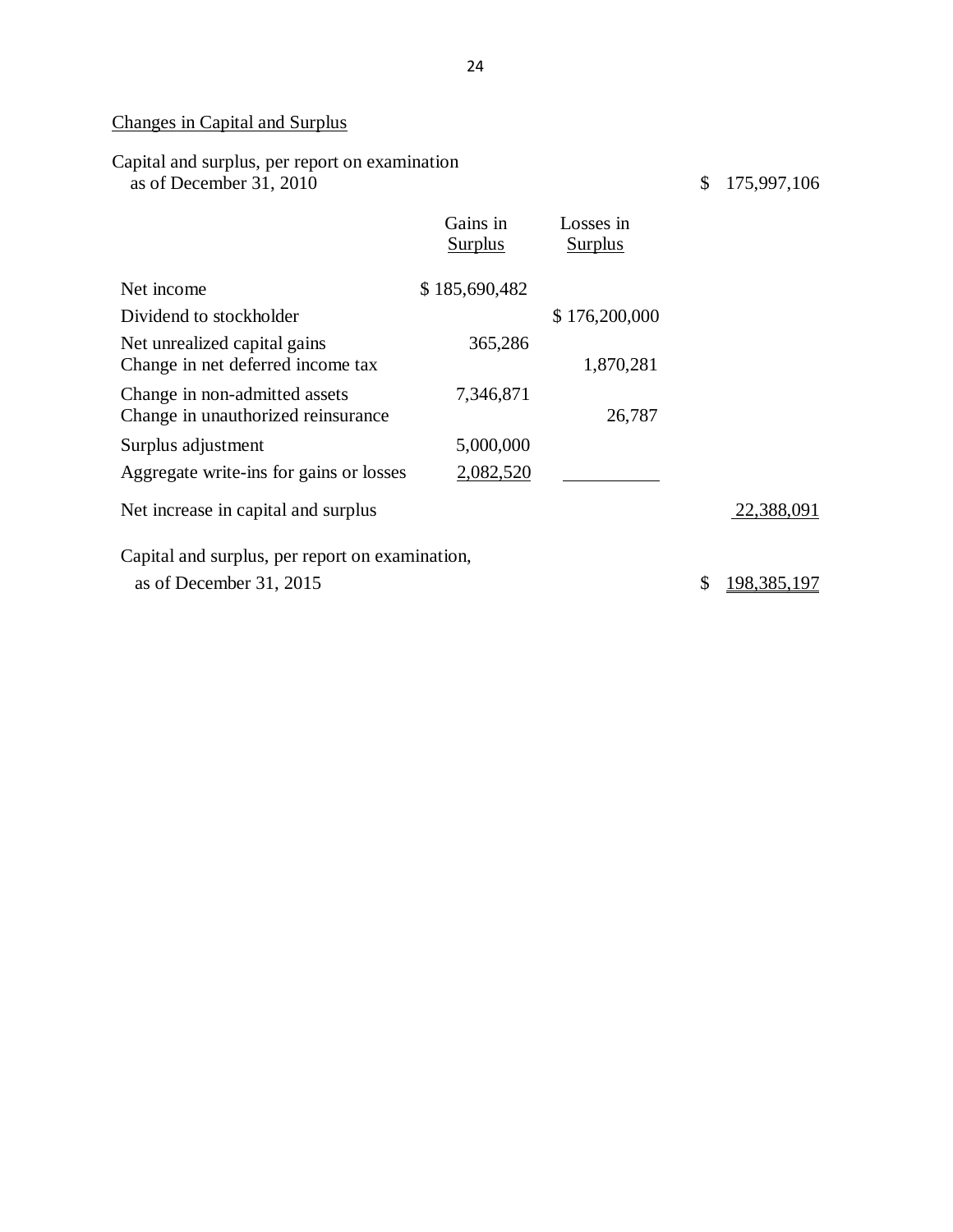## **4. SUBSEQUENT EVENTS**

The New York State Department of Health amended the Certificate of Authority ( $\delta CO$ Aö) for Aetna Health, Inc. to withdraw from the New York commercial health insurance market effective October 1, 2016. The amended COA also included a ban on the sale of commercial products in the state for a 5 year period from October 1, 2016 6 September 30, 2021, and authorized the continued sales of Medicare Advantage products.

 However, certain members of AHI were inadvertently renewed, contrary to what was contemplated in the withdrawal plan filed with New York State Department of Financial Services on February 20, 2015. Through June 30, 2017, all members identified have been transitioned to other plans.

<span id="page-26-0"></span>The Department is currently monitoring the above withdrawal and transition plan.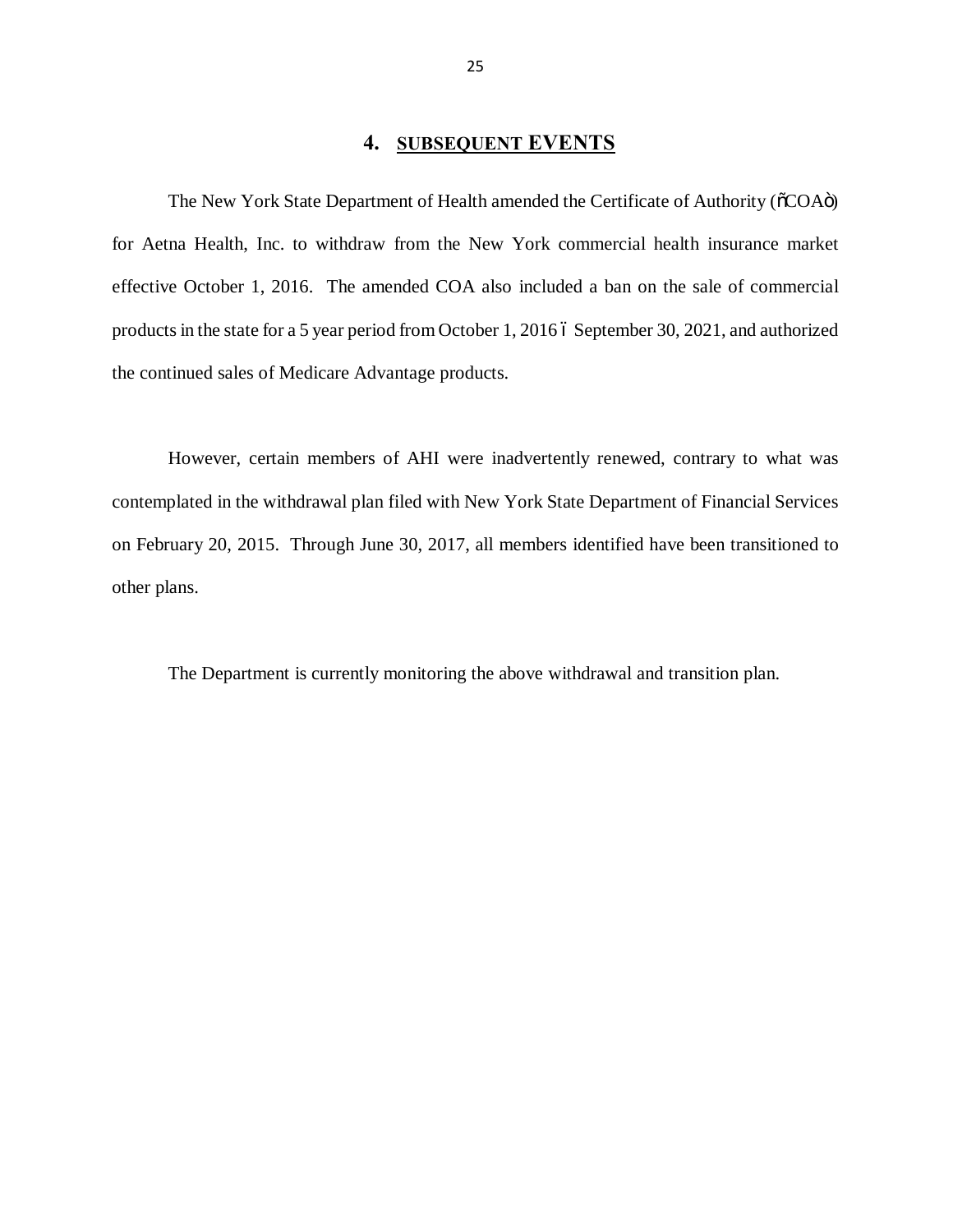## **5. COMPLIANCE WITH PRIOR REPORT ON EXAMINATION**

The prior report on examination, as of December 31, 2005, contained the following eight

financial related recommendations (page number refers to the prior report on examination):

## **ITEM NO. PAGE NO.**

## Enterprise Risk Management ( $\delta$ ERM $\ddot{o}$ )

 $1<sub>1</sub>$ It is recommended that historic records of ERM dashboards be maintained to facilitate monitoring of risk management performance. 19

*The HMO has complied with this recommendation.* 

#### Accounts and Records

 $2<sub>1</sub>$  of any HCRA audit settlement expense and the related liability to AHIC for the purpose of reporting accurate assessments in AHI and AHIC $\alpha$  filed annual statement, in accordance with the Annual Statement Instructions of the *National Association of*  It is recommended that the HMO allocate an appropriate portion *Insurance Commissioners* ( $\tilde{o}$ NAIC $\tilde{o}$ ). 25

*The HMO has complied with this recommendation.* 

3. assessment expense and related liability in the notes to its filed annual statements, in accordance with the Annual Statement Instructions of the National Association of Insurance It is recommended that the HMO accurately disclose the HCRA 25 Commissioners.

*The HMO has complied with this recommendation.* 

 $4.$  identification process to accurately reflect all providers subject to the New York HCRA surcharge. It is recommended that the HMO act to modify the provider 26

<span id="page-27-0"></span>*The HMO has complied with this recommendation.*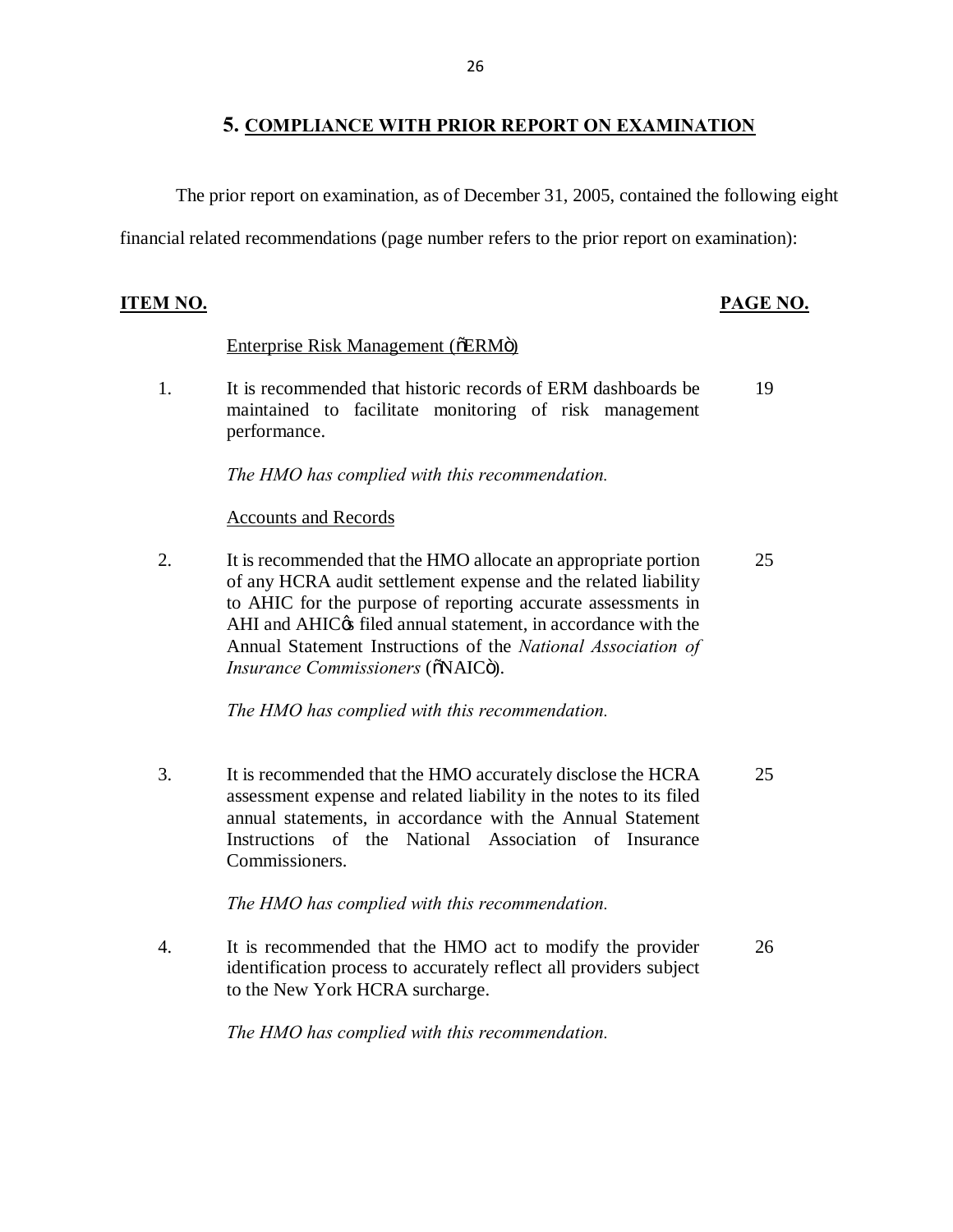| 5. | It is recommended that the HMO comply with the provisions of<br>Insurance Regulation No. 146, the guidance provided in<br>Department Circular Letter No. 1 (1994), and the instructions<br>relative to the NAIC& Supplemental Health Care Exhibit of the<br>Annual Statement.                                                                                          | 28 |
|----|------------------------------------------------------------------------------------------------------------------------------------------------------------------------------------------------------------------------------------------------------------------------------------------------------------------------------------------------------------------------|----|
|    | The HMO has complied with this recommendation.                                                                                                                                                                                                                                                                                                                         |    |
| 6. | It is recommended that AHI accurately report liabilities for<br>refunds payable under Section 4308(h) of the New York<br>Insurance Law in its filed annual statements and within its loss<br>ratio reports filed with the Department.                                                                                                                                  | 28 |
|    | The HMO has complied with this recommendation.                                                                                                                                                                                                                                                                                                                         |    |
| 7. | It is recommended that AHI take the steps necessary to ensure<br>that it reports consistent loss ratios relative to its large group<br>HMO plans within all filings made with the Department.                                                                                                                                                                          | 28 |
|    | The HMO has complied with this recommendation.                                                                                                                                                                                                                                                                                                                         |    |
| 8. | It is recommended that AHI comply with Paragraph 2 of SSAP<br>No. 4 of the National Association of Insurance Commissioners<br>Practices and Procedures Manual and establish appropriate<br>receivables relative to Stop Loss recoverables within its<br>quarterly and financial statements to the Department when such<br>recoverable payments accrue during the year. | 29 |

 *The HMO has complied with this recommendation.* 

## **ITEM NO.**

# **PAGE NO.**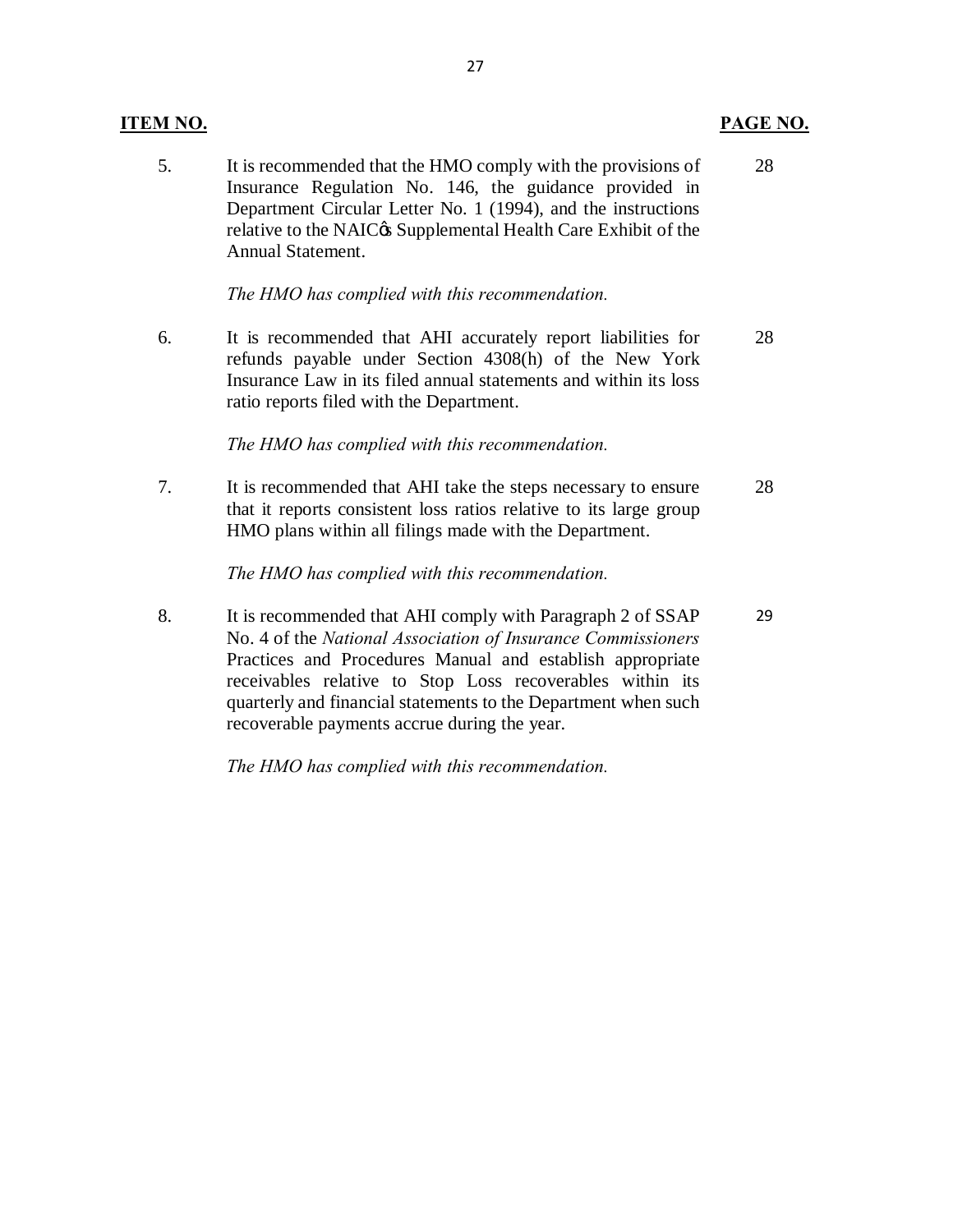## **6. SUMMARY OF COMMENTS AND RECOMMENDATIONS**

### **ITEM PAGE NO.**

## A. **Inter-Company Expense Allocations**

relative to the HMO $\&$  Inter-Company Transfer Agreement with AHIC be amended to ensure that the allocated costs only pertain to the products offered by It is recommended that the allocation methodology  $15$ AHIC.

## B. **Statutory Filings**

<span id="page-29-0"></span>It is recommended that the HMO review its statutory 18 reporting of compensation and report accurate, reconciled compensation amounts within its filed annual statements.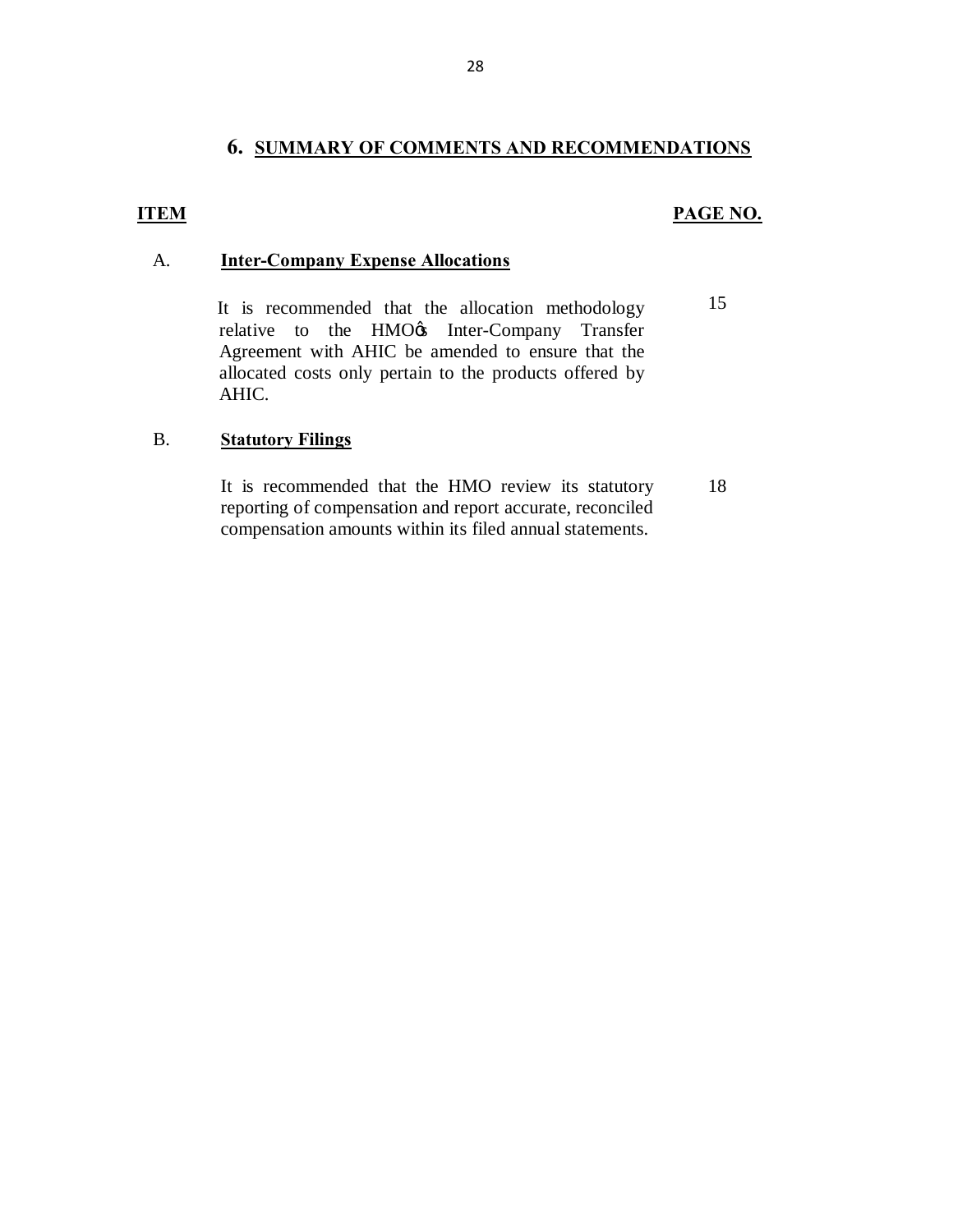Respectfully submitted,

David Crandall, CFE

 STATE OF NEW YORK) COUNTY OF NEW YORK) ) SS. )

 David Crandall being duly sworn deposes and says that the foregoing report submitted by him is true to the best of his knowledge and belief.

David Crandall, CFE

\_\_\_\_\_\_\_\_\_\_\_\_\_\_\_\_\_\_\_\_\_\_\_\_\_\_\_\_\_

 This \_\_\_\_\_ day of \_\_\_\_\_\_\_\_\_2017 Subscribed and sworn to before me